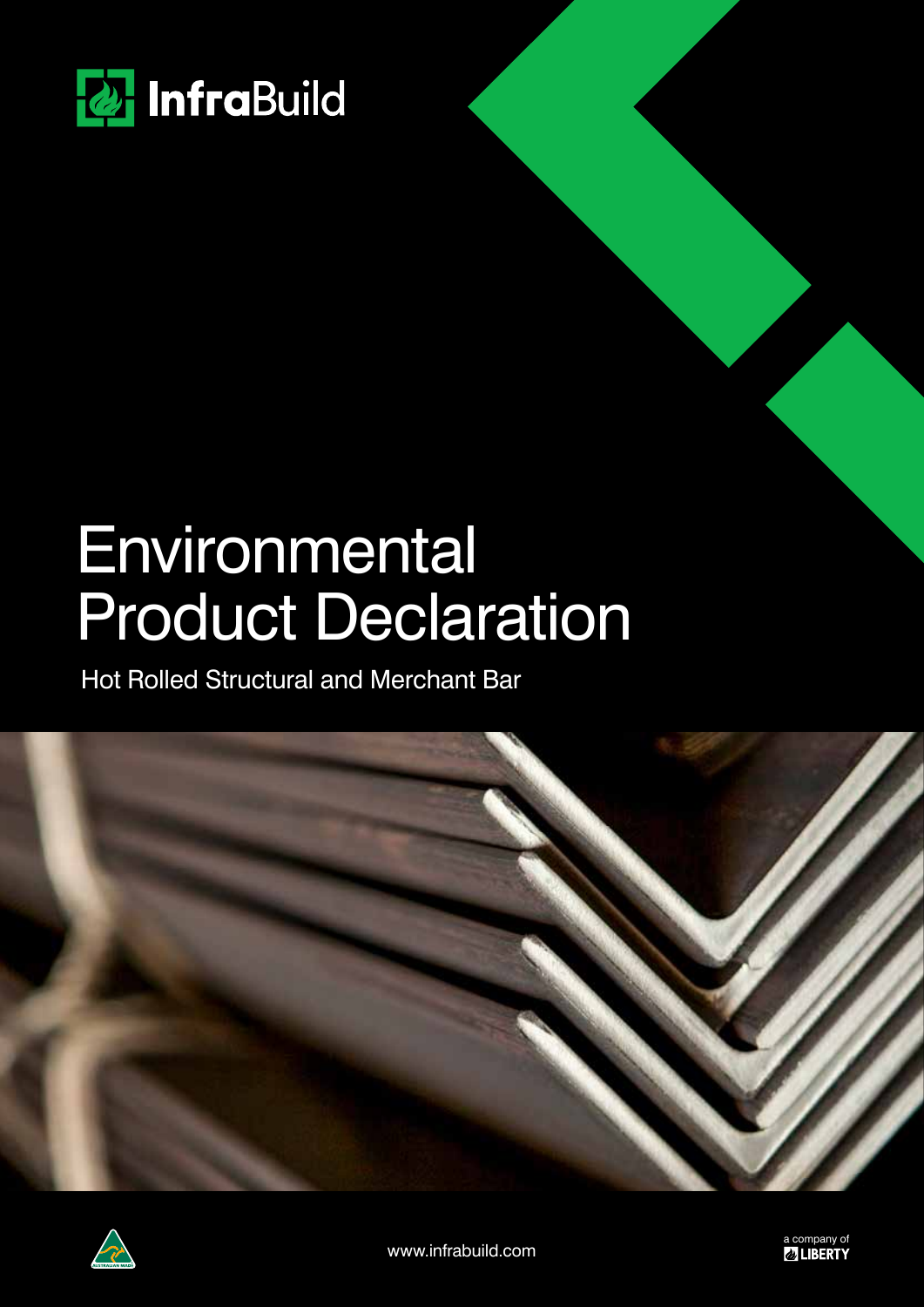Produced under EPD Australasia by thinkstep-anz in accordance with ISO 14025 and EN 15804

EPD registration number S-P-00854 Version 1.1. Publication date 2016-11-08<br>Version date 2020-09-21 Version date<br>Valid until Geographical scope Australia

2025-09-21

## General information

An Environmental Product Declaration, or EPD, is a standardised and verified way of quantifying the environmental impacts of a product based on a consistent set of rules known as PCR (Product Category Rules).

| <b>Declaration</b>                     |                                                                    | <b>InfraBuild Australia Pty Ltd</b>                                                      |  |  |  |
|----------------------------------------|--------------------------------------------------------------------|------------------------------------------------------------------------------------------|--|--|--|
| owner:                                 |                                                                    | www.infrabuild.com<br>Web:                                                               |  |  |  |
|                                        | <b>&amp;</b> InfraBuild                                            | Email<br>buildingpossibilities@infrabuild.com                                            |  |  |  |
|                                        |                                                                    |                                                                                          |  |  |  |
| <b>EPD</b>                             |                                                                    | thinkstep Pty Ltd                                                                        |  |  |  |
| produced                               |                                                                    | Web:<br>www.thinkstep-anz.com                                                            |  |  |  |
| by:                                    | thinkstep                                                          | info@thinkstep-anz.com<br>Email:                                                         |  |  |  |
|                                        | anz                                                                | 616 Harris Street, Ultimo, New South Wales 2007, Australia<br>Post:                      |  |  |  |
|                                        |                                                                    |                                                                                          |  |  |  |
| <b>EPD</b>                             |                                                                    | <b>EPD Australasia Ltd</b>                                                               |  |  |  |
| Programme<br>Operator:                 | <b>TRALASIA</b>                                                    | www.epd-australasia.com<br>Web:                                                          |  |  |  |
|                                        | ENVIRONMENTAL PRODUCT DECLARATION                                  | info@epd-australasia.com<br>Email:                                                       |  |  |  |
|                                        |                                                                    | 315a Hardy Street, Nelson 7010, New Zealand<br>Post:                                     |  |  |  |
|                                        |                                                                    |                                                                                          |  |  |  |
|                                        | CEN standard EN 15804 served as the core PCR:                      |                                                                                          |  |  |  |
| PCR:                                   |                                                                    | PCR 2012:01 Construction products and Construction services,<br>Version 2.31, 2019-12-20 |  |  |  |
|                                        | PCR review was conducted by:                                       | The Technical Committee of the International EPD® System                                 |  |  |  |
| Chair:                                 |                                                                    | Massimo Marino. Contact via info@environdec.com                                          |  |  |  |
| to ISO 14025:                          | Independent verification of the<br>declaration and data, according | EPD process certification (Internal)<br>☑<br>EPD verification (External)                 |  |  |  |
| <b>Third</b><br>party<br>verifier:     |                                                                    | Rob Rouwette (start2see Pty Ltd)<br>Rob.Rouwette@start2see.com.au<br>Email:              |  |  |  |
| Verifier accredited<br>or approved by: | ENVIRONMENTAL PRODUCT DECLARATION                                  | <b>EPD Australasia Ltd</b>                                                               |  |  |  |

| <b>Version</b> | <b>Date and Description</b>                                                                                                                                                                                                                                                                                   |
|----------------|---------------------------------------------------------------------------------------------------------------------------------------------------------------------------------------------------------------------------------------------------------------------------------------------------------------|
|                | November 2016 – Original EPD released under OneSteel brand.                                                                                                                                                                                                                                                   |
|                | September 2020 – Updated in line with 5-year validity, including updated hotspot data covering over 95% of all<br>impacts. Hot rolled structural steel sections manufactured by Liberty Primary Steel in Whyalla (South Australia) are<br>now covered in the Liberty Primary Steel EPD (S-P-01547 Version 1). |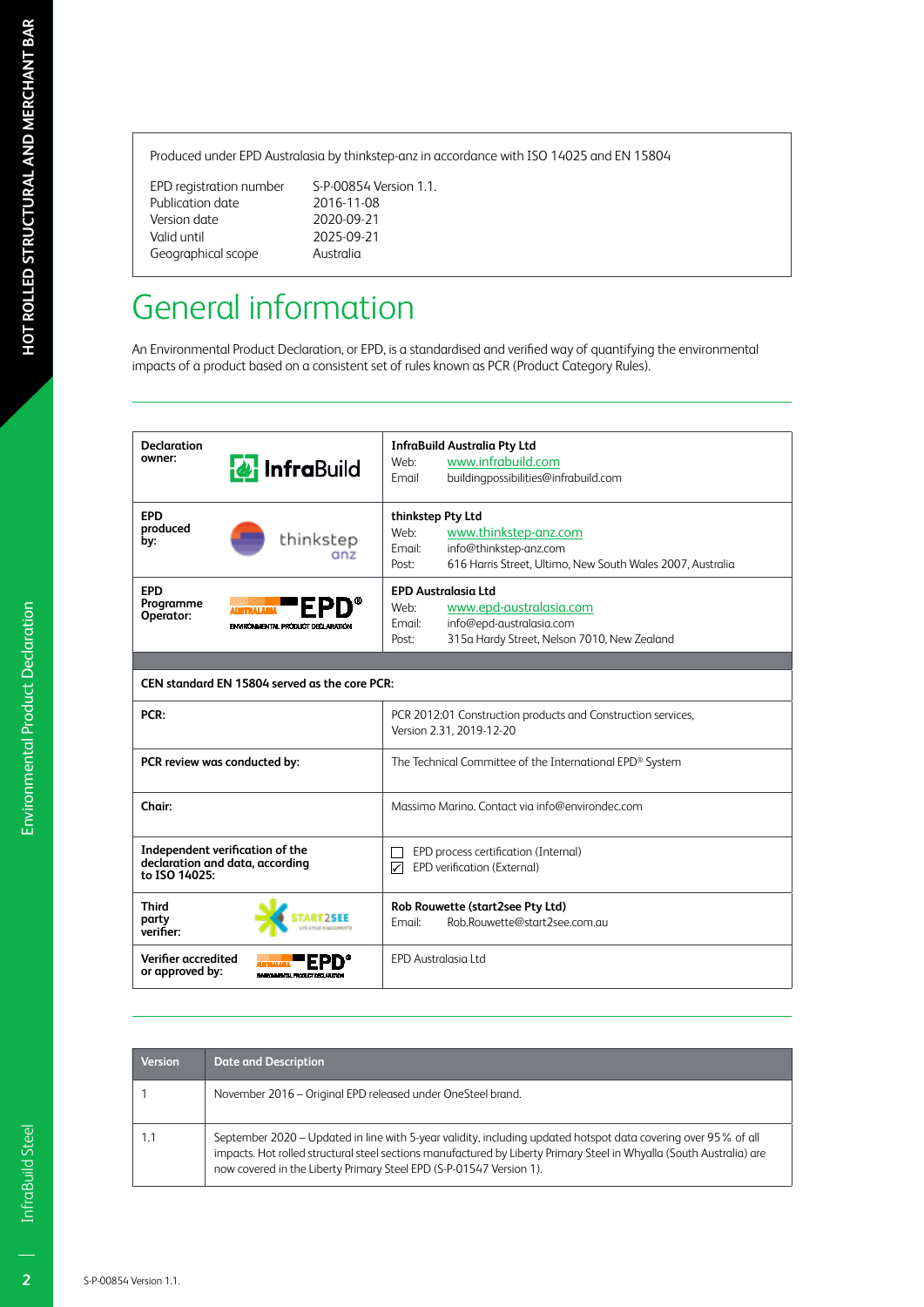## **Contents**

| <b>General information</b>                     | $\overline{2}$ |
|------------------------------------------------|----------------|
| <b>Table of contents</b>                       | 3              |
| Welcome                                        | 4              |
| How to use this EPD                            | 5              |
| Benefits of using this EPD                     | 6              |
| Benefits of using InfraBuild products          | 7              |
| <b>Hot Rolled Structural and Merchant Bar</b>  | 8              |
| <b>Steelmaking processes</b>                   | 9              |
| The Material Circularity Indicator / ISO 14001 | 11             |
| <b>Technical information</b>                   | 13             |
| <b>Merchant Bar</b>                            | 16             |
| <b>Acronyms</b>                                | 19             |
| <b>References</b>                              | 20             |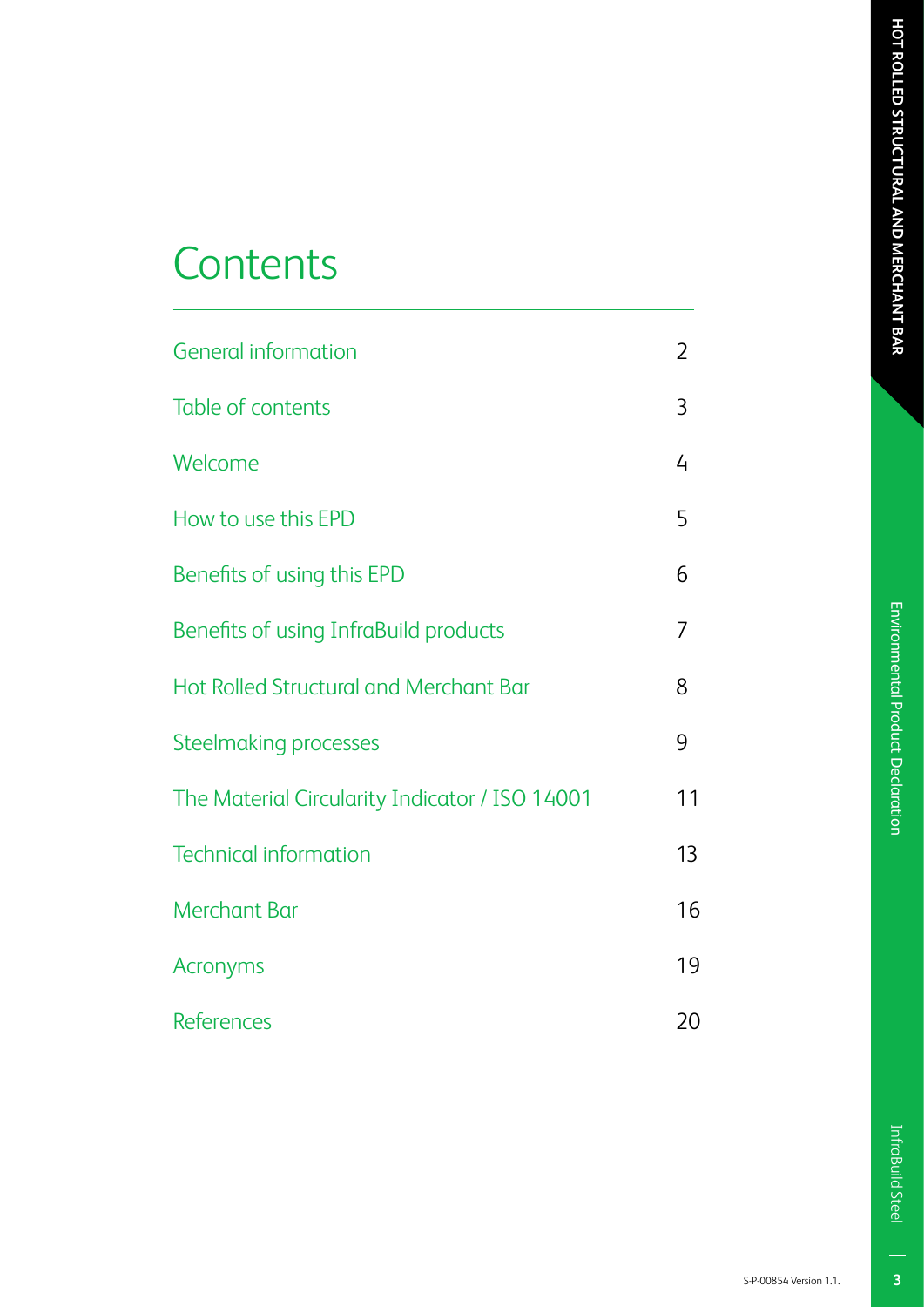## **2** InfraBuild

## Welcome

At InfraBuild, we are on a mission to inspire and drive nation-building infrastructure and the construction of Australia's tomorrow using local resources, sustainable solutions, new technology and big thinking.

InfraBuild is dedicated to conducting our business to global environmental, social and commercial standards and has stated its ambition to become carbon neutral by 2030. Our commitment to the environment includes optimising the eco-efficiency of our products through the product life cycle. This means improving resource and energy efficiencies in the production and distribution of our products, and during the use of steel products. We are committed to the promotion of the recovery, reuse and recycling of steel and other products.

InfraBuild's Environmental Product Declarations (EPDs) are independently verified and are premier contributors to our holistic commitment to the environmentally sustainable manufacture and application of our products. Alongside our sustainable manufacturing practices, as well as our expertise in technical product applications and customisation, EPDs are another way we are here to deliver value to our customers and the construction industry.

Recognising our customers' need and the increasing demand for standardisation and greater transparency around environmental performance, InfraBuild is proud to publish the sustainability credentials of our supply chain and products.

#### The major changes in this EPD include:

- As a result of the purchase by GFG Alliance in September 2017, OneSteel was rebranded into InfraBuild and Liberty Primary Steel
- Removal of the hot rolled rail products and structural steel sections manufactured by Liberty Primary Steel (previously OneSteel) in Whyalla, South Australia. These rail products and structural sections are now covered in the Liberty Primary Steel EPD (S-P-01457 Version 1, released September 2020)
- Inclusion of a Material Circularity Indicator for the various products addressed within this EPD.

#### www.infrabuild.com

 $\overline{4}$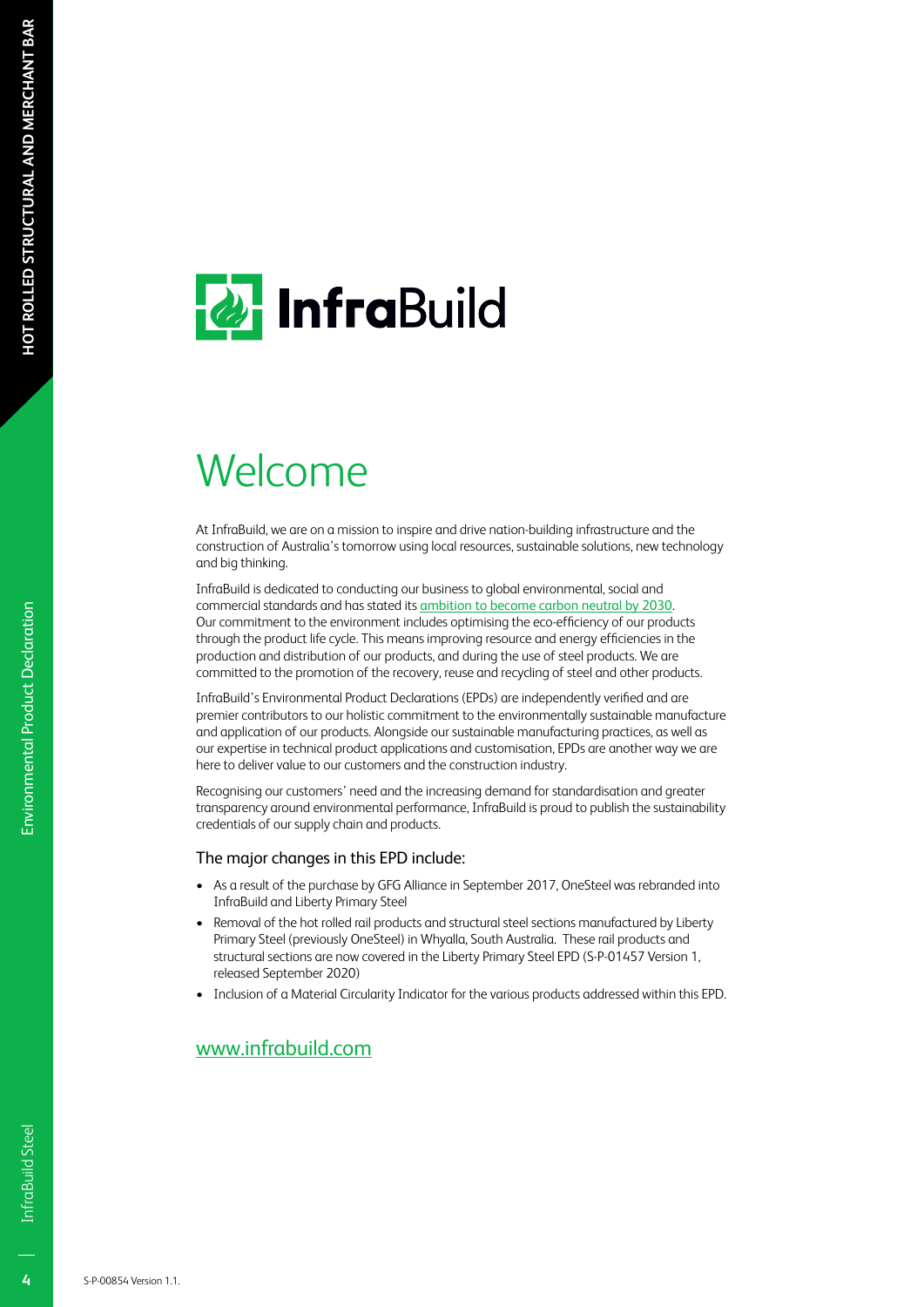## How to use this EPD

InfraBuild recognises the importance of the transparency and independent verification of our products' credentials. This Environmental Product Declaration (EPD) covers the environmental impacts of structural and merchant bar products manufactured to the following Australian Standards and typically used in the construction and manufacturing industries:

AS/NZS 3679.1 *Structural Steel Part 1: Hot rolled bars and sections*

Our products manufactured to AS/NZS 3679.1 are third-party certified by the Australasian Certification Authority for Reinforcing and Structural Steels (ACRS) to independently confirm they consistently meet the requirements of the Standard.

### General guidance

EPDs are independently verified documents that include information about the environmental impact of products throughout their life cycle.

EPDs require the completion of Life Cycle Inventory (LCI), a Life Cycle Assessment (LCA) and verification to best practice international and Australian Standards.

- Life Cycle Inventory (LCI) is the collection of data on the inputs, processes and outputs within a defined system boundary
- Life Cycle Assessment (LCA) is the modelling of LCI in accordance with ISO 14040 and ISO 14044 standards
- Third party verification of the output of the LCA in the format of an EPD.

The EPD owner has the sole ownership, liability and responsibility for the EPD.

### EPDs are not always comparable

When comparing EPDs it is important to recognise:

- EPDs within the same product category from different programmes may not be comparable
- EPDs of construction products may not be comparable if they do not comply with EN 15804 or if they are produced using different Product Category Rules
- EPDs of construction products from a group of manufacturers may not be comparable to an EPD of a similar construction product that has been generated by a single manufacturer.

Understanding the detail is important in comparisons. Expert analysis is required to ensure data is truly comparable to avoid unintended distortions.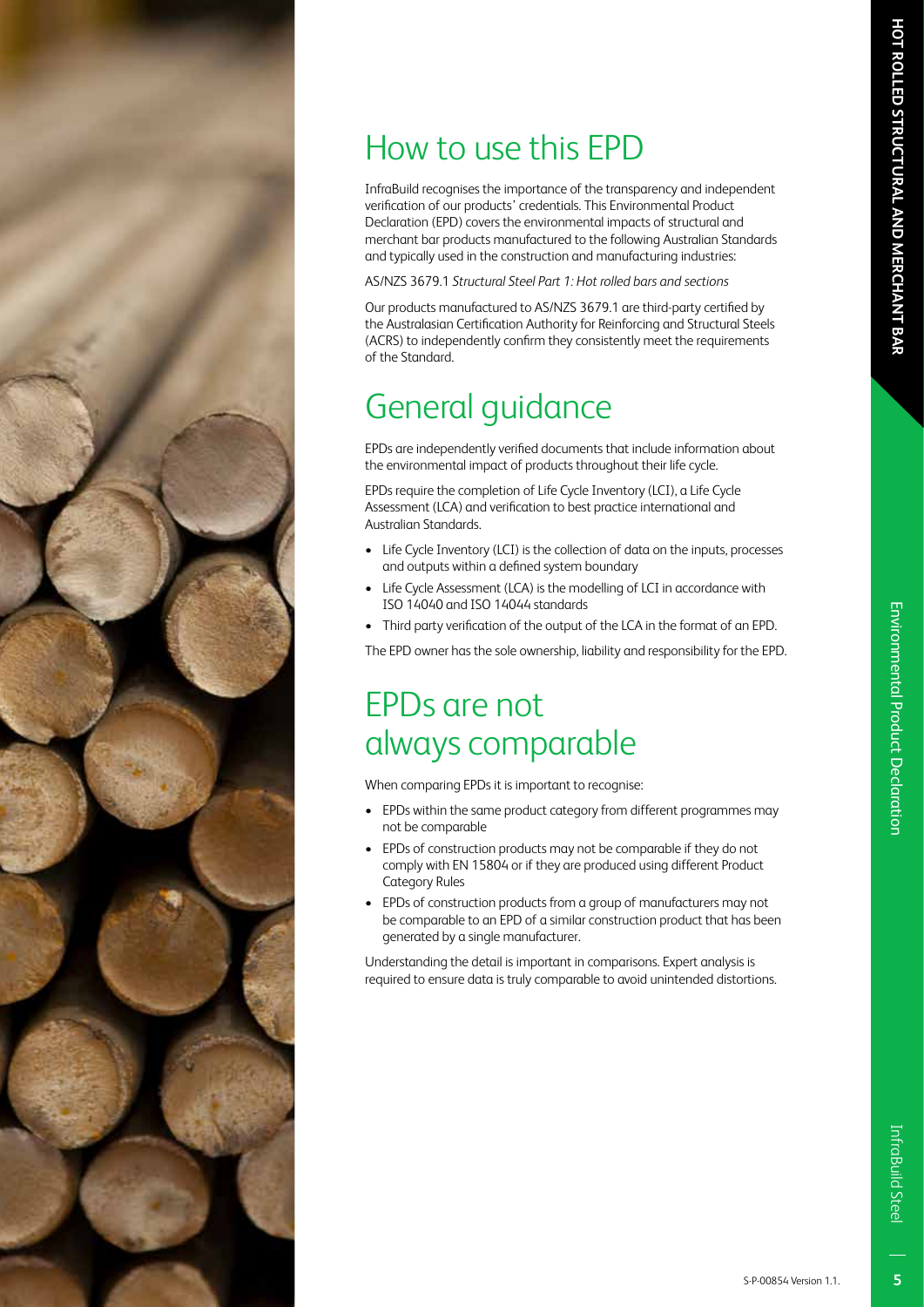## Benefits of using this EPD

- Provides an independently verified representation of the environmental impact of the InfraBuild product going into your project.
- Complies with the requirements of a valid EPD that is recognised in the Green Star Design & As Built v1.3 and Innovation Challenge of Green Star legacy tools by the Green Building Council of Australia (GBCA).
- Complies with the requirements of IS® rating tool by the Infrastructure Sustainability Council of Australia (ISCA).



#### Green Star® Points

This EPD complies with requirements under the Green Building Council of Australia's rating tool, Green Star – Design & As Built v1.3.

Green Star points for EPDs can be claimed under the Sustainable Products credit when the following criteria are met:

- $\checkmark$  EN 15804 and ISO 14025 compliant
- $\checkmark$  Verified by an independent third party
- $\checkmark$  Cradle-to-gate scope.

This EPD meets these requirements.



#### IS Tool®

This EPD complies with requirements under the Infrastructure Sustainability Council of Australia's IS® rating scheme:

- $\checkmark$  Compliant with ISO 14025
- $\checkmark$  Compliant with EN15804
- $\checkmark$  Verified by a third party.

This EPD may help your project achieve ISv2.0 Rso-7 or ISv1.2 Mat-2 credits under the IS® rating scheme.

#### ISCA ISupply

ISCA's ISupply Directory connects sustainable products and services with projects and assets undertaking an IS rating.

InfraBuild has been part of the ISupply Directory since its inception. Our listing within the ISupply directory can help your project or asset achieve sustainability outcomes rewarded under the IS rating scheme.

www.isupply.org.au/listing/structural-steel-reinforcing-bar-and-mesh-pre-stressing-strandand-rail-products/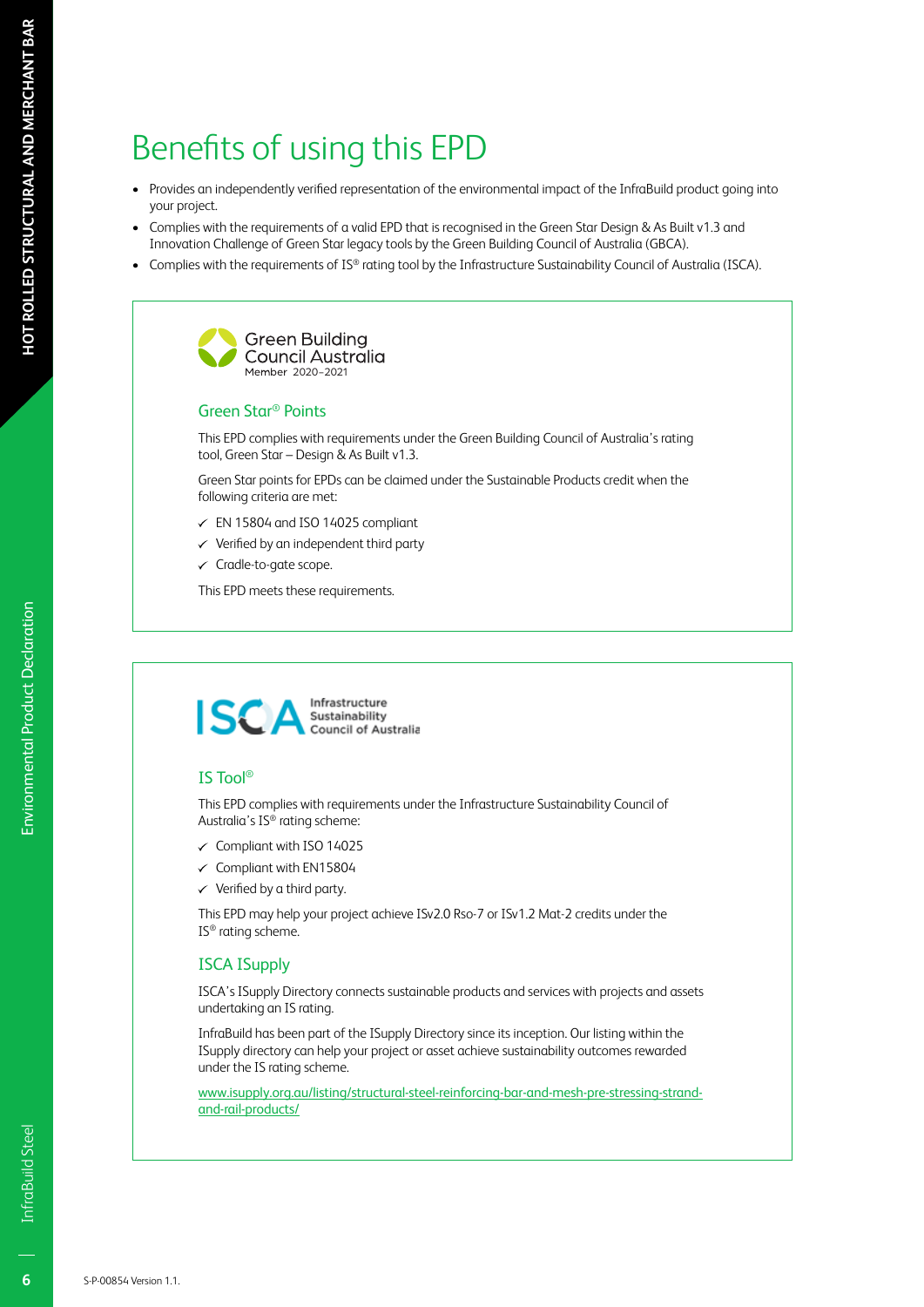## Benefits of using InfraBuild products

#### Why steel?

#### **Steel is fundamental to the way we live, work and play.**

As one of the most utilised materials in the world, steel supports the buildings we use, strengthens the roads and bridges that connect us and contributes to a more sustainable built environment.

From design and construction, through to building and infrastructure use, and then at the end of the asset lifespan, steel offers construction proponents unique sustainability benefits.

Steel can be readily adapted for various uses. It allows asset owners to modify existing structures to cater for future uses and tenants, as well as extending the structure's lifespan beyond its initial intent.

Steel is a 100% recyclable material, with no loss in material strength or quality.

Modern design techniques and the use of higher strength grades can also reduce the mass of steel used in structures.

To understand the environmental performance of steel, the full life cycle of steel must be taken into consideration. The key steps in the life cycle of steel are shown in Figure 1 (page 8).

#### Why InfraBuild?

#### **At InfraBuild, we understand that sustainability is not just about environmental impact.**

We strive to improve our social licence to operate across social, economic and environmental arenas while upholding our core values of Family, Change and Sustainability.

For more information refer to www.infrabuild.com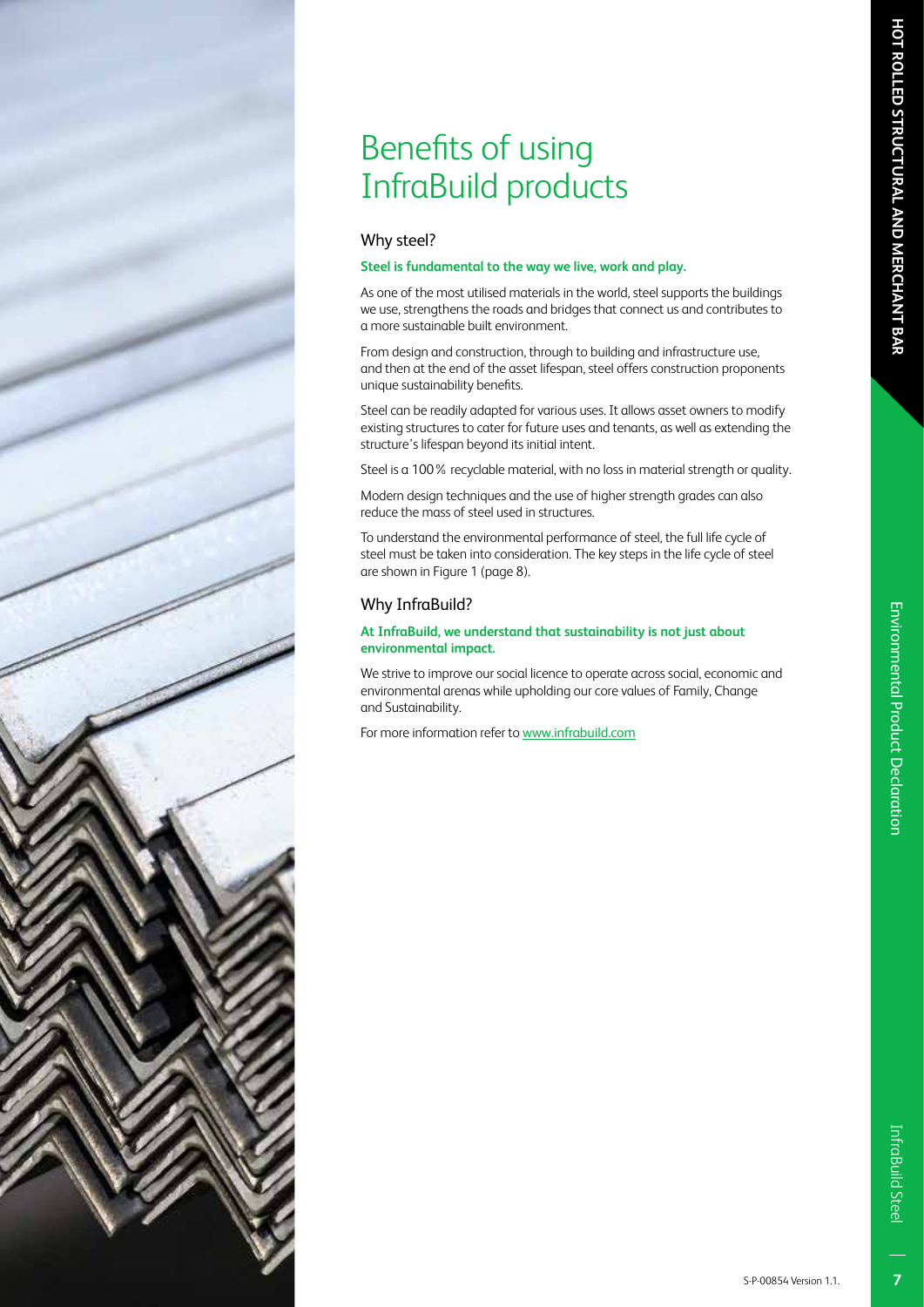

## Hot Rolled Structural and Merchant Bar

This EPD includes data on structural and merchant bar products, within the hot rolled structural category.

Each of the products included in this EPD are available in a wide range of sizes.

All structural and merchant bar products are available in 300PLUS®, some in other grades as well.

All structural and merchant bar products conform to the requirements of the relevant Australian and New Zealand Standards.

Under the United Nations Central Product Classification (UN CPC) system of classification these products fit into this category:

• 41251 – Angles, shapes and sections, of iron or non-alloy steel, not further worked than hot-rolled, hotdrawn or extruded.

Under the Australian and New Zealand Standard Industrial Classification (ANZSIC), the products within this EPD are described by the following Class Code and Title;

• 2221 Structural Steel Fabrication

The products are manufactured by InfraBuild at its major steelmaking and processing sites in Laverton, Vic and Rooty Hill, NSW and by Liberty Primary Steel at its integrated steelworks in Whyalla SA. A detailed description of the products can be found on page 16.

This EPD relates to products manufactured by InfraBuild and Liberty Primary Steel and therefore does not include imported products or components. The production process is conceptually hereafter in Figure 3 (page 10).

Environmental Product Declaration

Environmental Product Declaration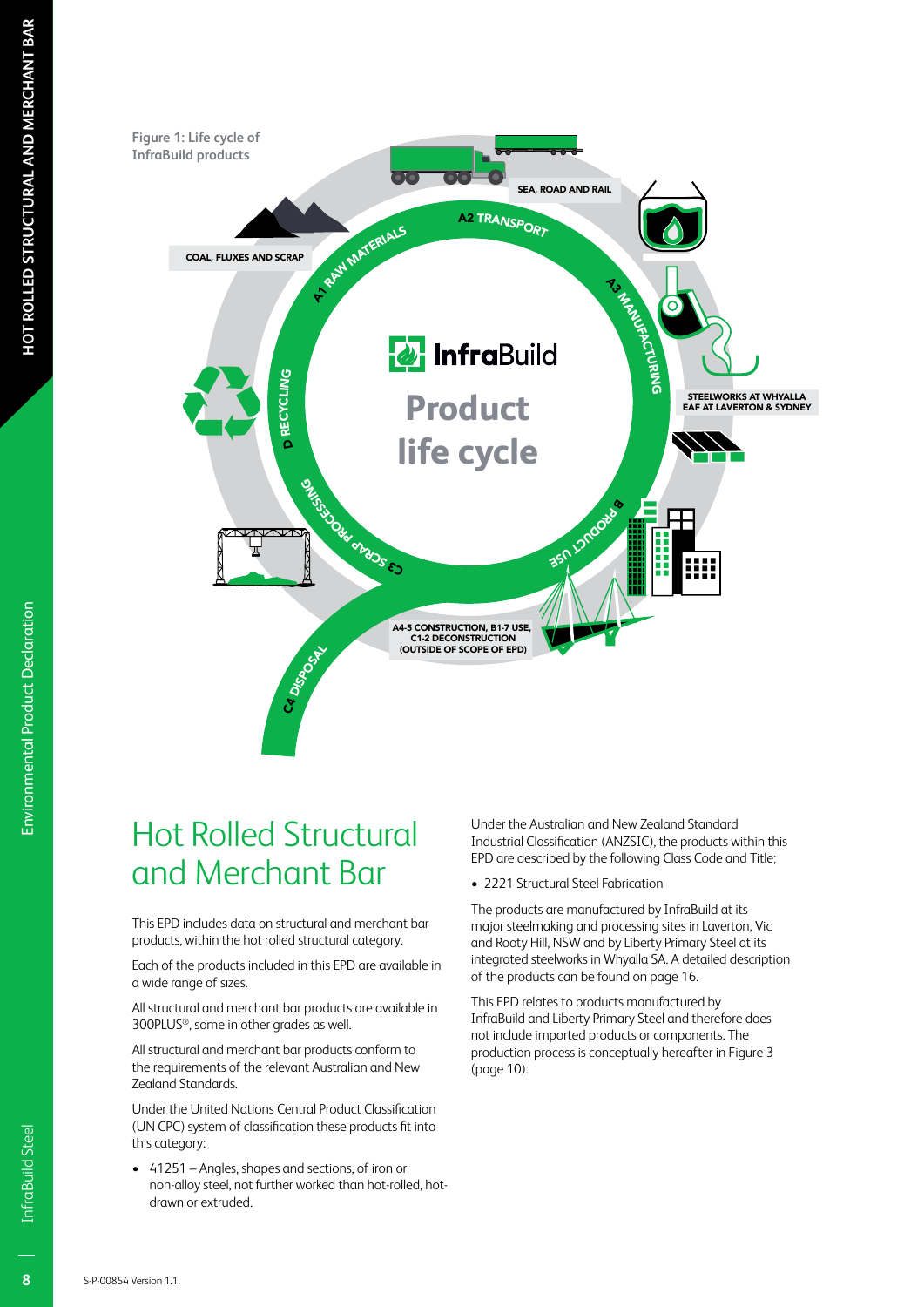# Environmental Product Declaration Environmental Product Declaration

## **Steelmaking** processes

InfraBuild uses steel produced using two different, but complementary, manufacturing processes.

The first involves InfraBuild's Electric Arc Furnaces (EAF), which primarily use scrap steel and electricity.

The second uses Liberty Primary Steel's integrated steel mill at Whyalla, SA, which incorporates key unit processes such as coke manufacture, Blast Furnace (BF) and Basic Oxygen Steelmaking (BOS). This process primarily uses raw materials such as coal and iron ore.

These processes are complementary because EAF steelmaking cannot occur without scrap steel feed that has previously been created through the integrated steel manufacturing process.

The interdependency of the two processes is recognised by rating tools including Green Star® and IS® in that steel from both processes can contribute equally to obtaining credits under schemes.

Manufacturers and designers alike play a key role in improving the sustainability credentials of steel and steel structures.

Designers are encouraged to select the most suitable steel for an application to maximise the efficiency of the design and thus reduce the quantities consumed. As a manufacturer, InfraBuild works to provide products and services that are increasingly sustainable. These include our higher strength steel solutions that have the capacity to reduce the amount of steel consumed.



 $\overline{9}$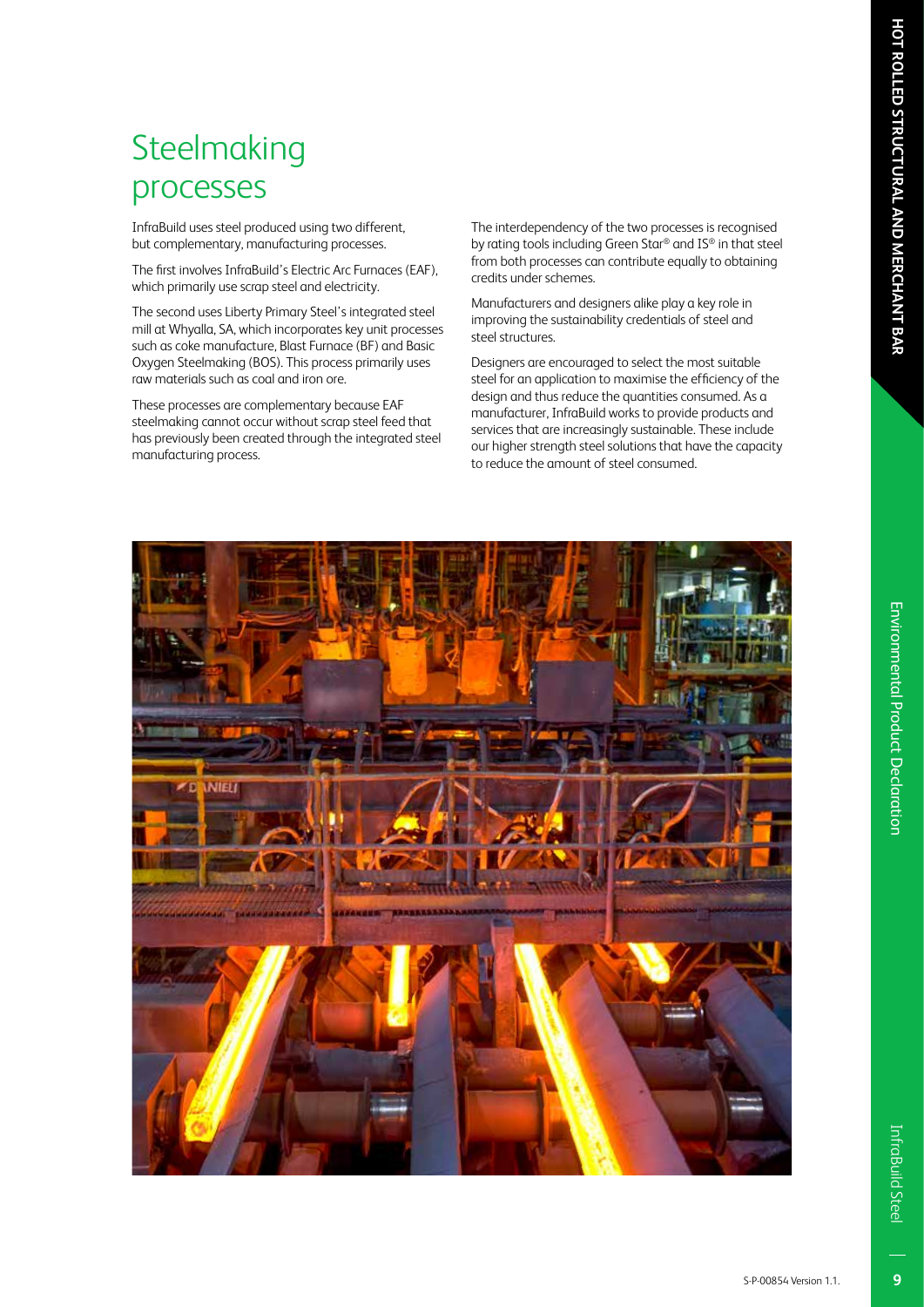# **Environmental Product Declaration** Environmental Product Declaration

**Figure 2: The typical composition of InfraBuild's structural and merchant bar products**

|  | <b>If Iron &gt;98%   Manganese &lt;1.6%   Carbon &lt;0.5%   Other &lt;0.5%</b> |  |  |
|--|--------------------------------------------------------------------------------|--|--|

A range of alloys are used to manufacture the products and grades represented in this EPD. The use of alloys has been aggregated and averaged in this EPD. The impact of utilising alloys to produce different grades or products has no material impact on the outcome of this EPD.

Products have been grouped such that the variations between the EPD outcomes for individual sections within the same product grouping are deemed as not significant to the EPD result. The upstream manufacturing processes are common across the various products represented within a product group.

The products included in this EPD do not contain any substances of high concern as defined by European REACH regulation.

**Figure 3: Structural and merchant bar products manufactured by InfraBuild and Liberty Primary Steel**

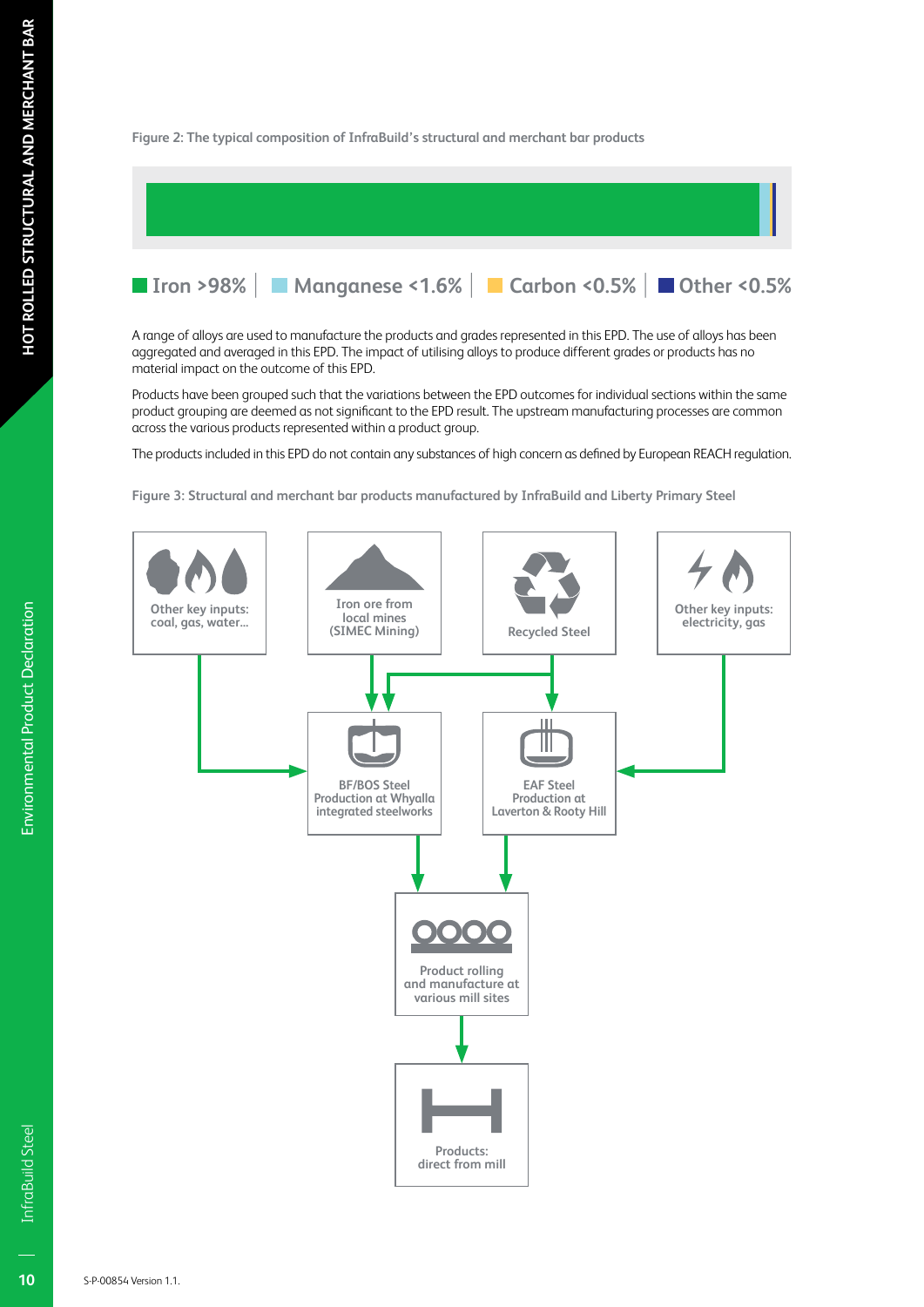## Environmental Product Declaratior Environmental Product Declaration

 $11$ 

## The Material Circularity Indicator

The Circular Economy is a system that requires us to reconsider the entire lifecycle of our products and resources by designing out waste. That means making use of materials and technologies that extend the lifespan and potential reuse value of the things we produce, while minimising as far as possible unintended waste and pollutants.

With that, there remains a need to quantify this process so producers can know just how circular their products are. The Material Circularity Indicator (MCI) not only provides a benchmark for improving a product but can add extra value to an EPD, providing a more complete picture of the overall sustainability credentials of that product.

EPDs go a long way towards establishing a product's overall environmental impact by looking at the entire lifecycle of a product via an internationally standardised approach and independent verification. However on their own, EPDs stop short of quantifying a Circular Economy approach. This is where the MCI can help to offer a more complete picture and ensure that circular economy steps are well underway.

The Ellen McArthur Foundation, building on their strong work publicising the Circular Economy, developed the MCI to measure the circularity of products. The indicator's focus is on Technical Cycles, "in which products, components and materials are kept in the market at the highest possible quality and for as long as possible, through repair and maintenance, reuse, refurbishment, remanufacture, and ultimately recycling". (Ellen McArthur Foundation 2015)

With this, we can see that the MCI is particularly relevant to organisations working in building and infrastructure areas and encouraging more circular design principles from the extraction of raw resources, to the construction and eventual demolition stages.

This process is demonstrated in Figure 4 below, with the MCI tracking material flows from virgin stock, to use and eventual reuse. In short, its focus is entirely on the materials going in and the waste coming out along each step of a product's lifecycle. It also considers a product's utility when making the calculation, which includes the intensity of use and intended lifespan. Finally, the MCI has a simple scale of 0–1, with 0.1 indicating a linear process and 1 indicating a fully circular one. A result of less than 0.1 indicates a linear product with lower-than-average utility.



**Figure 4: Diagrammatic representation of Material Flows (Ellen McArthur Foundation 2015)**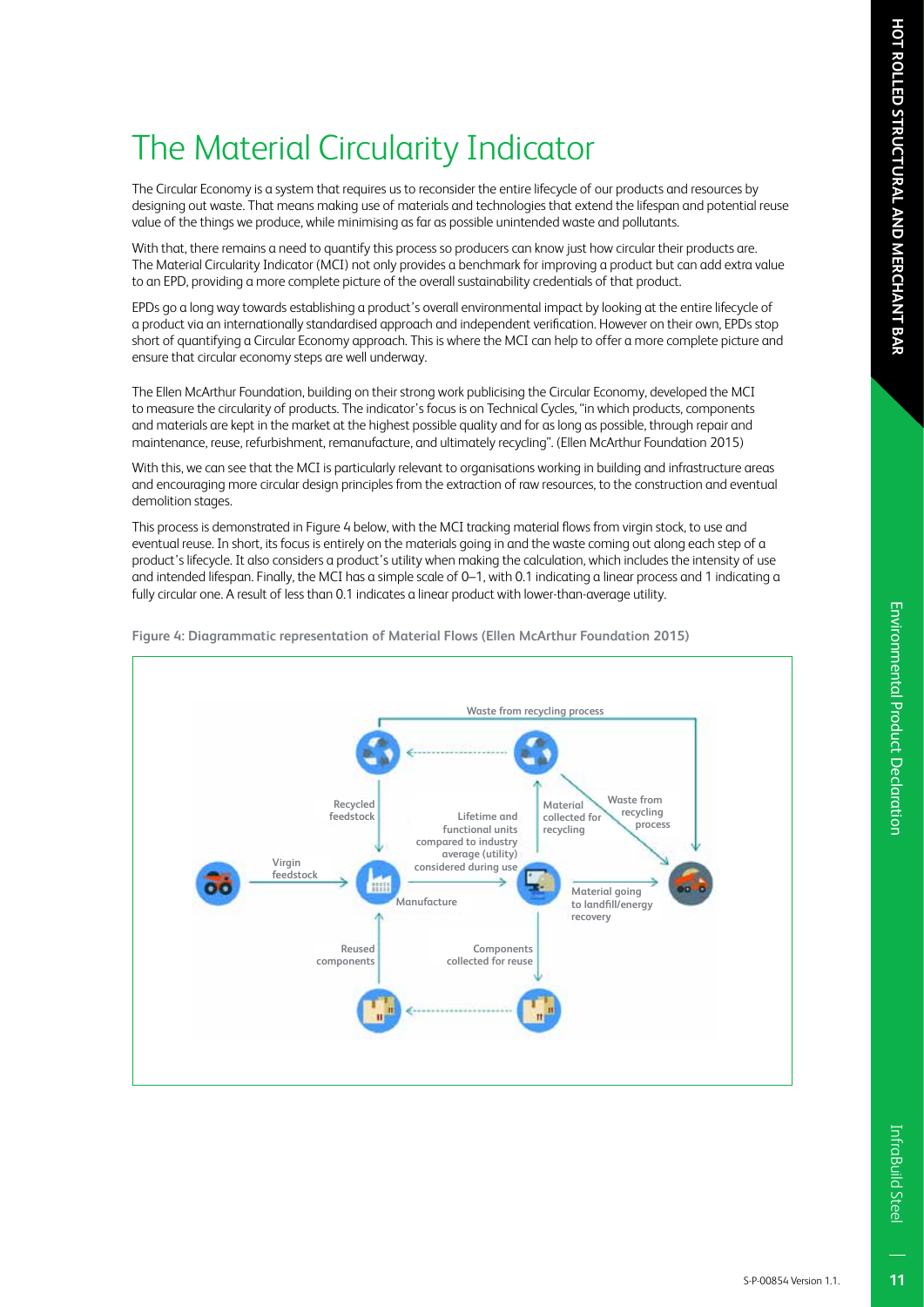#### What this looks like in practice

As part of the development of this EPD, thinkstep-anz were commissioned to develop an MCI for the products in this EPD.

With a score of 0.824, these products are well on the way becoming fully circular, reflecting their extremely high recycled steel content as well as their recyclability potential at end of life. Increased use of the MCI as a metric for infrastructure projects will help the industry to improve resource efficiency across the whole life of a project. InfraBuild is playing its part by transparently providing MCI results in all EPDs.

In a broader sense, and in line with the objectives of the MCI according to the Ellen McArthur Foundation, this MCI provides InfraBuild with important information to add to its growing sustainability picture. Although this MCI only applies to one of many products, it is nonetheless vital information as production shifts from a linear model to a circular one.

## ISO 14001

ISO 14001 is the international standard that specifies requirements for an effective Environmental Management System (EMS) that help organisations administer and control a company's environmental impact and compliance with regulations.

Although it is a voluntary standard that organisations can certify to, the GBCA Green Star Design & As Built tool uses ISO 14001 as one criteria to define a 'Responsible Steel Maker'.

This requirement states: "The steel making facilities where the structural and/or reinforcing steel for the project is sourced have a currently valid and certified ISO 14001 Environmental Management System (EMS) in place. Valid ISO 14001 Environmental Management System (EMS) certificates must be provided from the steel making facilities where the structural and/or reinforcing steels in the project were produced."

InfraBuild has ISO 14001 EMS certification and the current certificate is available via the following link:

www.infrabuild.com/en-au/resource-centre/resources/iso14001-cem20182-environmental-management-system



**InfraBuild collects and processes scrap steel for use in the manufacture of new steel in its EAFs.**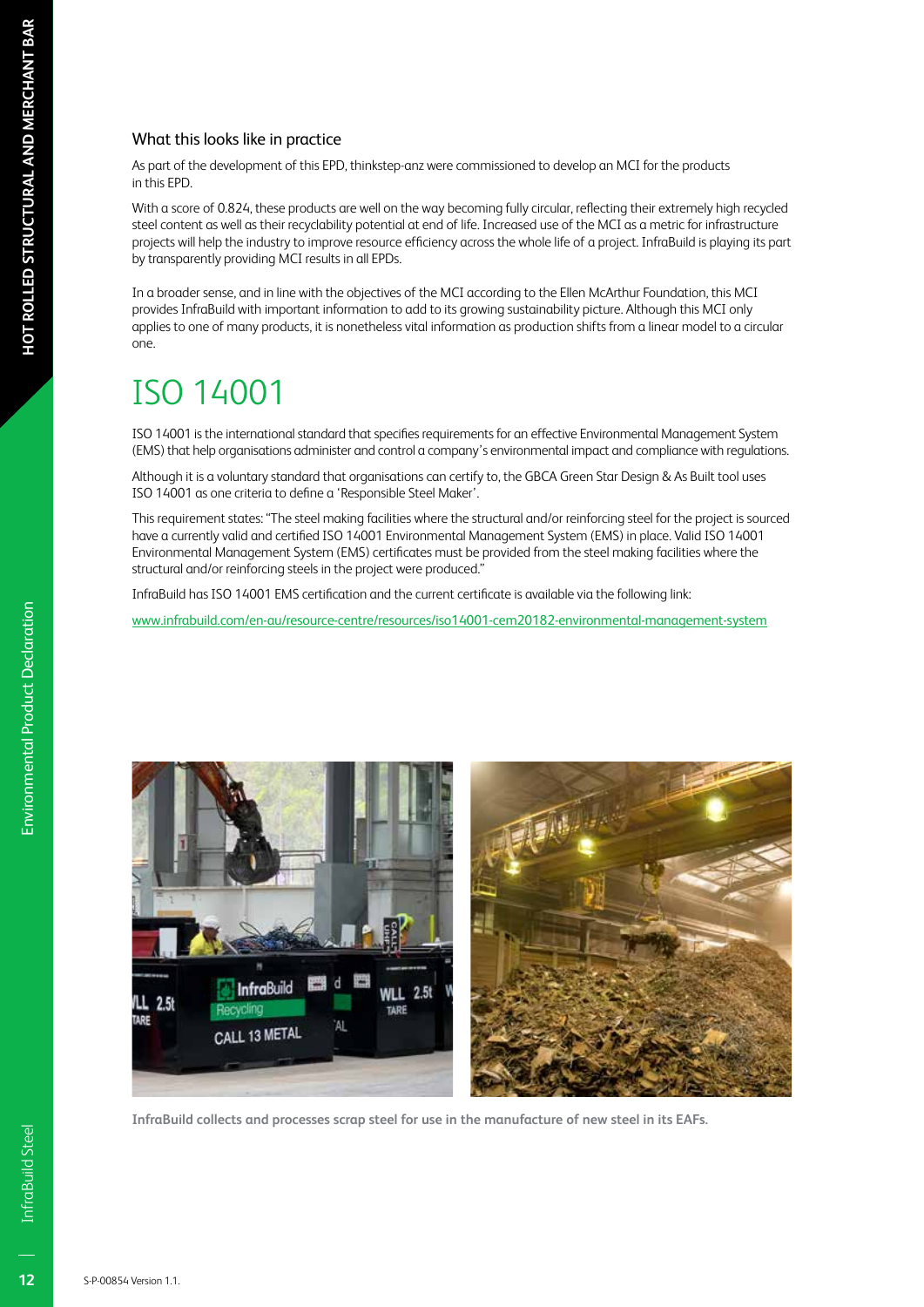#### Declared Unit

This EPD is valid for a declared unit of one tonne (t) of product ready for dispatch to a customer.

#### System boundaries

The system boundary of this EPD includes stages A1-A3, C3-C4 and D as shown in Table 1. This scope is referred to as 'cradle-to-gate with options'.

The production phase of this EPD includes mining of raw materials, transport to, between and within the different manufacturing sites, and manufacturing of semi-finished steel followed by rolling and forming into the final product at the exit gate.

When a structure reaches its end-of-life, the majority of the steel used in the structure is recovered and scrapped for recycling (C3). A recycling rate of 90% has been applied for this EPD (National Waste Report 2018). The remaining 10% is assumed to be landfilled (C4).

Module D considers the environmental impact and benefit of steel recycling in its second life cycle.

Information contained in this EPD excludes the use phase environmental impacts of the product, which are considered to be too variable to provide meaningful representation.

| Construction<br><b>Product stage</b><br>process stage |                               |                |                                                                                                                               |                             | Use stage  |             |                |             |               | End-of-life stage         |                       |                             | <b>Benefits and</b><br>loads beyond the<br>system boundary |                  |          |                                              |
|-------------------------------------------------------|-------------------------------|----------------|-------------------------------------------------------------------------------------------------------------------------------|-----------------------------|------------|-------------|----------------|-------------|---------------|---------------------------|-----------------------|-----------------------------|------------------------------------------------------------|------------------|----------|----------------------------------------------|
| Raw material supply                                   | of raw materials<br>Transport | Manufacturing  | Transport to customer                                                                                                         | Construction / Installation | Use        | Maintenance | Repair         | Replacement | Refurbishment | 9SN<br>Operational energy | Operational water use | Deconstruction / demolition | Transport to waste processing                              | Waste processing | Disposal | Recyding-<br>potential<br>Recovery<br>Reuse- |
| A <sub>1</sub>                                        | A2                            | A <sub>3</sub> | A4                                                                                                                            | A5                          | <b>B1</b>  | <b>B2</b>   | B <sub>3</sub> | <b>B4</b>   | <b>B5</b>     | <b>B6</b>                 | <b>B7</b>             | C <sub>1</sub>              | C <sub>2</sub>                                             | C <sub>3</sub>   | C4       | D                                            |
| X                                                     | X                             | $\mathsf{x}$   | <b>MND</b>                                                                                                                    | <b>MND</b>                  | <b>MND</b> | MND         | <b>MND</b>     | <b>MND</b>  | <b>MND</b>    | <b>MND</b>                | <b>MND</b>            | <b>MND</b>                  | <b>MND</b>                                                 | X                | X        | X                                            |
|                                                       |                               |                | X = included in the EPD; MND = module not declared (such a declaration shall not be regarded as an indicator result of zero). |                             |            |             |                |             |               |                           |                       |                             |                                                            |                  |          |                                              |

**Table 1: Modules included in the scope of the EPD**

#### Life cycle inventory (LCI) data

The Life Cycle Inventory data used in this EPD has been collected and applied according to EN 15804:2012+A1:2013, ISO 14025 and PCR 2012:01 Construction Products and Construction Services v2.31 (2019-12-20) of the International EPD® System.

InfraBuild Steel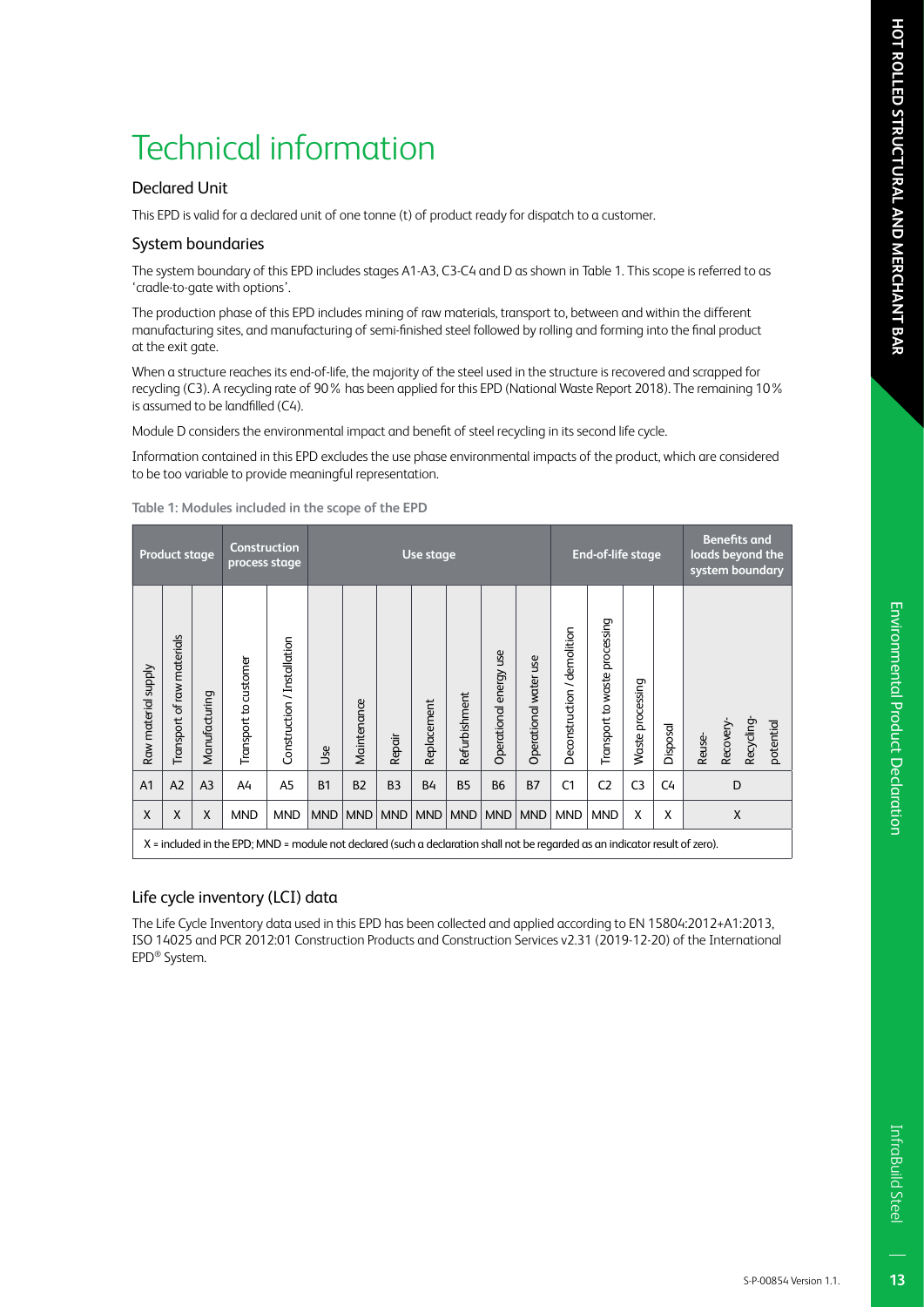

## Key assumptions

#### Data for core processes:

Primary (specific) data was collected for all inputs and outputs from InfraBuild sites in the production stage (A1– A3). Direct emissions measured based on the Australian National Pollutant Inventory (NPI) scheme were provided by InfraBuild for all steel manufacturing sites. Specific information on waste water composition and discharges were provided by InfraBuild for processes likely to contaminate the water and therefore require treatment.

The original version of this EPD (2016) was based on an annual average for the time period July 2013 to June 2014. This EPD is based on an annual average for the time period July 2018 to June 2019, for all hotspots covering all inputs with a combined contribution of more than 95% of all main EN15804 impact categories.

#### Data for upstream and downstream processes:

Secondary (generic) data was used for all raw materials, energy and transport processes, as allowed under the PCR (IEPDS 2019). All data is from the GaBi Life Cycle Inventory Database 2020 and is typically representative of the years 2016 to 2019, depending on the dataset (Sphera 2020). Australian data was used where possible. Where regional data was unavailable, average data or data from other regions was used.

#### Data for credit and burden:

Our own processes for production of virgin steel and recycled steel have been used to calculate the credit or burden for the net recycling of scrap in Module D. This differs from the approach taken in 2014, which used global average data provided by worldsteel.

#### Electricity mixes:

Electricity consumption was modelled using state-specific grid mixes. The background data for the electricity sources (such as coal, wind power, etc.) is based on background data from the GaBi Life Cycle Inventory Database 2020 (Sphera 2020). Electricity consumption accounts for a significant proportion of total energy sources for the EAF processes. The SA grid mix (Whyalla) is 42% natural gas, 33% wind, and 24% imported from VIC, with a carbon intensity of 792 g CO<sub>2</sub>e/kWh. The NSW grid mix (Sydney

EAF) is predominantly hard coal (77%) with, 3.3% natural gas, 4.1% hydro, 2.5% wind, 6.5% imported from VIC, and 5.6% imported from QLD, and has a carbon intensity of 1,020 g CO<sub>2</sub>e/kWh. The VIC grid mix (Laverton EAF) is predominantly lignite (80%) with 6.3% wind, 6.3% hydro, 3.2% natural gas, 2.4% imported from TAS, and 1.1% import from NSW, and has a carbon intensity of 1,320 g  $CO<sub>2</sub>e/kWh$ .

#### Recycling:

When a structure reaches its end-of-life, the majority of the steel used in the structure is recovered. The recycling rate was based on a report on the waste industry prepared for the Australian Government, which indicates an average recycling rate of 90% for metals in Australia. (National Waste Report 2018). The remaining 10% is assumed to be lost to landfill (C4).

#### Allocation:

Where required, co-product allocation using the most relevant physical quantity (mass, volume or energy) was applied for core processes. Economic allocation was applied, using annual average prices for the time period July 2018 to June 2019, where the differences in the price of the co-products was large (>25%), including lead waste, zinc dross, and mill scale.

Secondary material inputs (e.g. steel scrap and tyres) reach end-of-waste state at the entry gate to a recycling facility. The recycling process is included within the system boundary, but the inputs are treated as burden free.

No allocation is applied to EAF and BOS slag produced by the steel works, which are managed on site to reach endof-waste state and either used in site construction works or given away at no cost to a third party.. Allocation rules for secondary data (upstream/downstream processes) are documented on the GaBi website

(Sphera 2020). Recycling allocation follows the polluter pays principle in line with EN 15804 and the PCR.

#### Cut off criteria:

Environmental impacts relating to personnel, infrastructure, and production equipment not directly consumed in the process are excluded from the system boundary as per the PCR (IEPDS 2019). The only inputs knowingly excluded from the inventory are packaging materials for minor inputs such as alloys, greases, etc., which are used in very small quantities.

Environmental Product Declaration

Environmental Product Declaration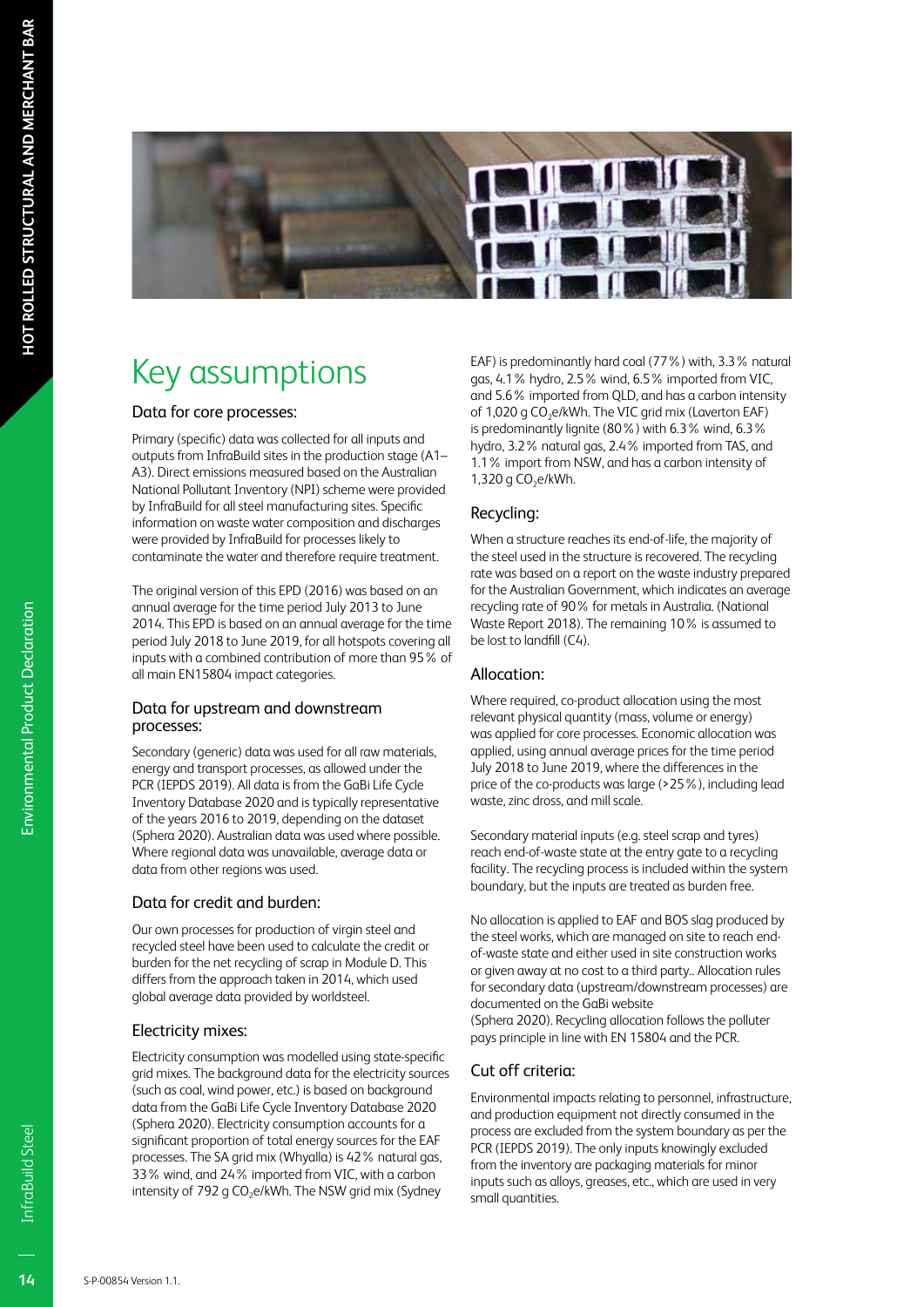# Environmental Product Declaration Environmental Product Declaration

EN 15804 and PCR 2012:01 v2.31 require the environmental indicators below, calculated based on CML characterisation factors (as updated in 2012).

| <b>Impact category</b><br>[Abbreviation]               | <b>Unit</b>                   | <b>Description</b>                                                                                                                                                                                                                                         |
|--------------------------------------------------------|-------------------------------|------------------------------------------------------------------------------------------------------------------------------------------------------------------------------------------------------------------------------------------------------------|
| Global warming<br>(climate change) potential<br>[GWP]  | kg CO <sub>2</sub> equivalent | Potential of greenhouse gases - such as carbon dioxide - to increase<br>absorption of heat reaching Earth's atmosphere, intensifying the<br>natural greenhouse effect.                                                                                     |
| Stratospheric ozone<br>depletion potential<br>[ODP]    | kg CFC 11 equivalent          | Potential of emissions that contribute to the reduction of the<br>stratospheric ozone layer.                                                                                                                                                               |
| Acidification potential<br>of land and water [AP]      | kg SO <sub>2</sub> equivalent | Potential of emissions to cause acidifying effects in the environment,<br>typically due to acid rain. Potential downstream effects include fish<br>mortality, forest decline and the deterioration of building materials.                                  |
| Eutrophication<br>potential [EP]                       | kg $POL3$ equivalent          | Potential of emissions – such as nitrogen and phosphorus – to<br>increase nutrient levels in both aquatic and terrestrial ecosystems,<br>which can cause undesirable shifts in species composition and<br>elevated biomass production (e.g. algal blooms). |
| Photochemical ozone<br>creation potential [POCP]       | kg $C_2H_2$ equivalent        | Potential of emissions to contribute to air pollution (ground-level<br>smog - mainly ozone), which can be harmful to human and ecosys-<br>tem health and can also damage crops.                                                                            |
| Depletion of abiotic<br>resources (elements)<br>[ADPE] | kg Sb equivalent              | Decrease of the availability of non-renewable material resources.                                                                                                                                                                                          |
| Depletion of abiotic<br>resources (fossil) [ADPF]      | MI net calorific value        | Decrease of the availability of non-renewable fossil fuel resources.                                                                                                                                                                                       |

The following impact categories have been added to comply with the 'Additional Life Cycle Impact Reporting' requirement listed in the 'Green Star – Design and As Built' (2014) rating tool from the Green Building Council of Australia.

**Table 3: Impact categories added to comply with the 'Additional Life Cycle Impact Reporting' requirement**

| <b>Impact category</b><br>[Abbreviation] | <b>Unit</b>             | <b>Description</b>                                                                                               | Methodology                                           |
|------------------------------------------|-------------------------|------------------------------------------------------------------------------------------------------------------|-------------------------------------------------------|
| Human toxicity, cancer<br>[HTPc]         | <b>CTU<sub>h</sub></b>  | Toxic effects of chemical<br>emissions on human health<br>due to cancer effects.                                 | USEtox (Rosenbaum et al. (2008))                      |
| Human toxicity, non-<br>cancer [HTPnc]   | <b>CTU<sub>h</sub></b>  | Toxic effects of chemical<br>emissions on human health<br>due to non-cancer effects.                             | USEtox (Rosenbaum et al. (2008))                      |
| Land use [LU]                            | kg C deficit            | Degradation of soil quality and<br>fertility using Soil Organic Carbon as<br>a proxy for Soil Organic Matter.    | SOM model (Milà i Canals,<br>Romanyà, & Cowell, 2006) |
| Resource depletion - water<br>[RDW]      | $m3 H2O$ equivalent     | Consumption of fresh water<br>related to local and global<br>water scarcity.                                     | Water Stress Indicator*<br>(Ridoutt & Pfister (2012)) |
| Ionising radiation [IR]                  | kBq U-235<br>equivalent | Radioactive substances released<br>to the environment that can be<br>damaging to human health and<br>ecosystems. | Human health impacts<br>(Frischknecht et al. (2000))  |
| Particulate matter [PM]                  | kg PM2.5 equivalent     | Contribution to air pollution which<br>can have respiratory effects.                                             | Riskpoll (Rabi and Spadaro (2004))                    |

*\*Using catchment specific characterisation factors from ALCAS http://auslci.com.au/Documents/WaterCatchmentswithnames.png.*

InfraBuild Steel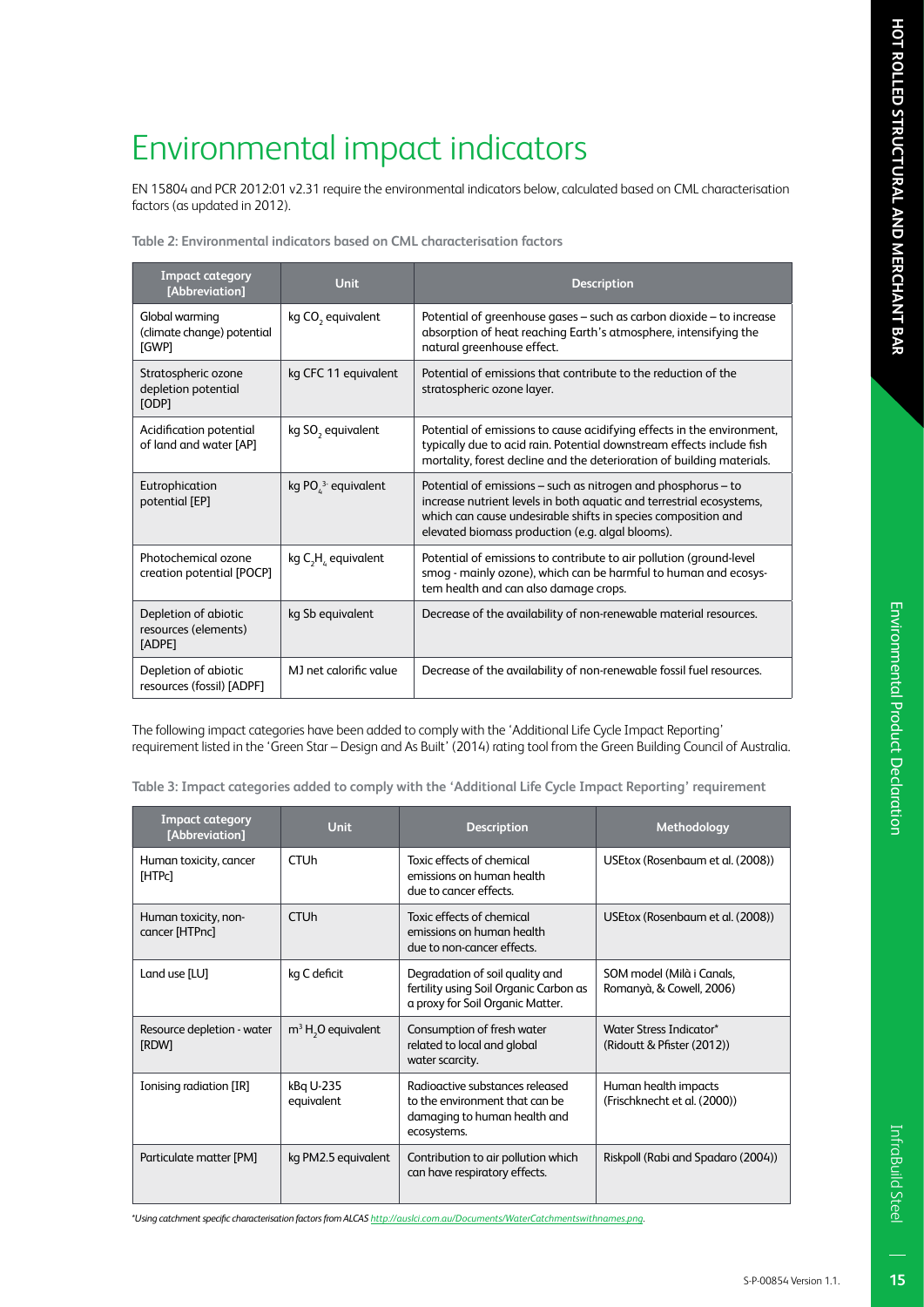## Merchant Bar

#### Product description

InfraBuild produces the following merchant bar products, which are made to AS/NZS 3679.1 *Structural Steel Part 1: Hot rolled bars and sections* and are generally used in the construction and manufacturing industries.

| Product                         | Size (mm)              | <b>Section</b> |
|---------------------------------|------------------------|----------------|
| <b>Equal Angles</b>             | 25x25x3 to 100x100x12* |                |
| <b>Unequal Angles</b>           | 65x50x5 to 125x75x12*  |                |
| <b>Parallel Flange Channels</b> | 75x40 to 150x75*       |                |
| Flat Bar (SEF)                  | 20x10 to 150x25        |                |
| Square Bar                      | 10 to 40               |                |
| Round Bar                       | 10 to 90               |                |

*\*Larger sections are described in the Liberty Primary Steel* Hot Rolled Structural and Rail EPD*.*

*300PLUS® Steel is the standard grade manufactured by InfraBuild for merchant bar. This exceeds the minimum requirements of AS/NZS 3679.1 grade 300. Other grades, including grade 350, are available for some quantities and sizes of angles and channels. Flats, squares and rounds are available in various grades.*

#### Changes in results from previous EPD

GWP has increased slightly due to an increased proportion of production from Whyalla BOS. AP and EP have both decreased significantly due to improvements in EAF efficiency. POCP impacts have increased significantly due to increases in carbon monoxide, nitrogen oxides and sulphur dioxide emissions at Whyalla BOS. ADPE impacts have increased significantly due to increases in alloy quantities used at Whyalla BOS, partly due to changes in steel chemistry and partly due to improved data collection. ADPF is almost unchanged, as the EAF efficiency improvements balance the slightly reduced proportion of EAF production. ODP has decreased by three orders of magnitude, due to updates in the background data sets reflecting the phase out of ozone depleting substances.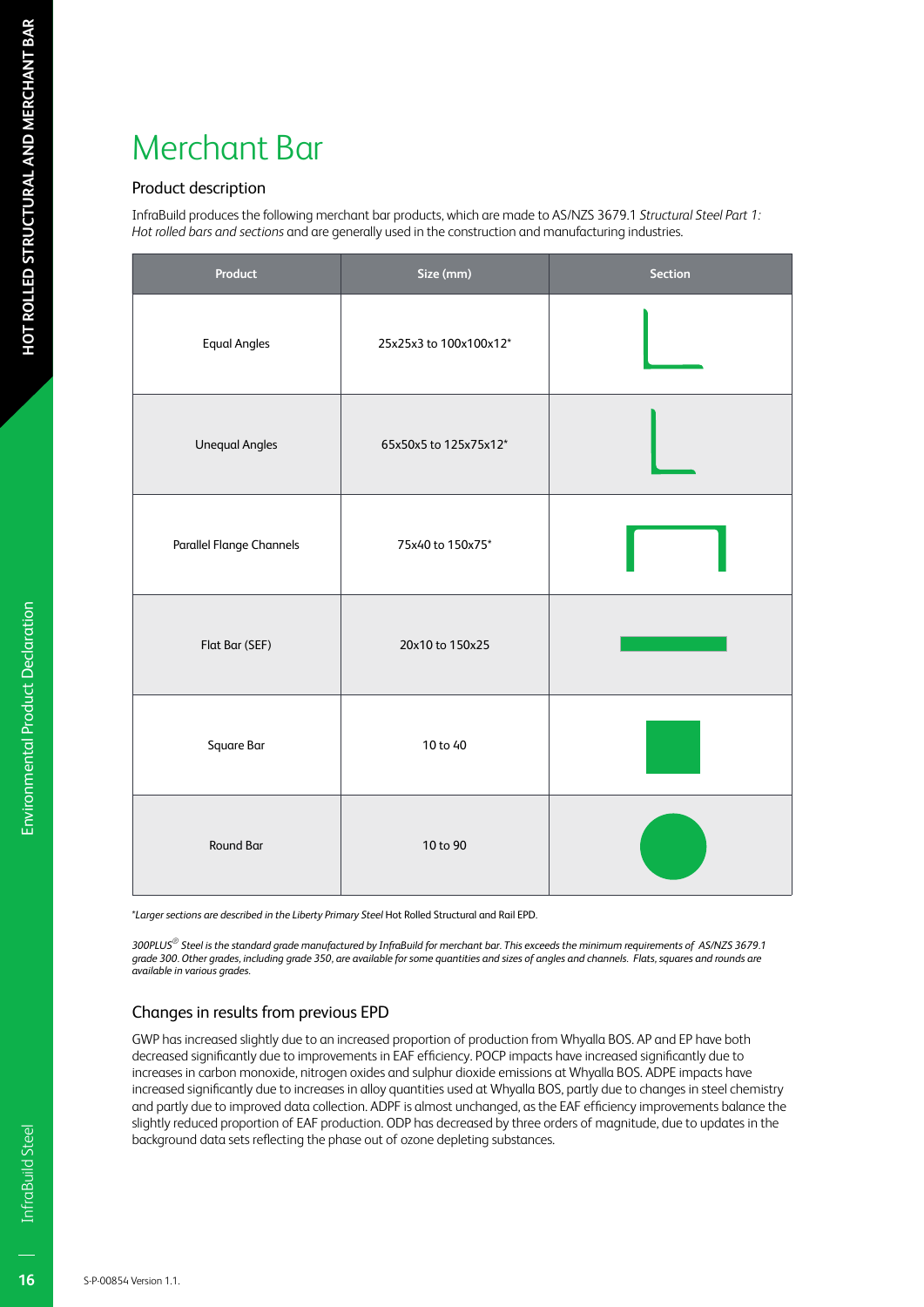#### Environmental impact indicators

The following indicators describe potential environmental impacts for each product per declared unit.

| Indicator                            | Production<br>$A1 - A3$ | <b>Waste processing</b><br>C <sub>3</sub> | <b>Disposal</b><br>$C_{\rm 4}$ | <b>Recycling potential</b><br>D |
|--------------------------------------|-------------------------|-------------------------------------------|--------------------------------|---------------------------------|
| GWP [kg CO <sub>2</sub> -eq.]        | $1.24E + 03$            | $2.41E + 00$                              | $4.51E + 00$                   | $3.26E + 02$                    |
| ODP [kg CFC11-eg.]                   | 1.83E-12                | 1.40E-14                                  | 1.46E-14                       | 7.57E-14                        |
| AP [ $kg$ SO <sub>2</sub> -eq.]      | $4.53E + 00$            | 1.60E-02                                  | 1.27E-02                       | 2.92E-01                        |
| EP [kg PO $^3$ -eq.]                 | $4.62E - 01$            | 3.91E-03                                  | 1.35E-03                       | 5.14E-02                        |
| POCP <sup>*</sup> [kg $C_1H_2$ -eq.] | 5.12E-01                | 1.76E-03                                  | 1.18E-03                       | 3.87E-01                        |
| ADPE [kg Sb-eg.]                     | 2.87E-04                | 2.72E-06                                  | 3.39E-07                       | 1.43E-04                        |
| ADPF [MJ]                            | $1.40E + 04$            | $4.56E + 01$                              | $6.85E + 01$                   | $3.34E + 03$                    |

**Table 4: Potential environmental impacts, 1 tonne of merchant bar product** 

*The results from the impact assessment are only relative statements which give no information about the endpoint of the impact categories, exceeding of threshold values, safety margins or risk.*

*\*POCP values are slightly reduced due to nitrogen monoxide (NO) having a negative characterisation factor in the CML-IA methodology (Guinée et. al., 2002) implemented within EN 15804:2012+A1:2013. It should not be interpreted as NO reducing summer smog. This dampening effect present because the GaBi Databases used in this project (Sphera, 2020) split NOx emissions into NO and NO2 for both mobile and stationary fuel combustion. POCP would be slightly higher if these emissions were instead grouped together as NOx. Extra care should be taken when comparing POCP values between EPDs.*

#### Resource indicators

The following indicators describe the use of renewable and non-renewable material resources, renewable and non-renewable primary energy and water.

| <b>Indicator</b>     | Production<br>$A1 - A3$ | <b>Waste processing</b><br>C3 | <b>Disposal</b><br>C <sub>4</sub> | <b>Recycling potential</b><br>D |
|----------------------|-------------------------|-------------------------------|-----------------------------------|---------------------------------|
| PERE [MJ]            | 7.89E+02                | $3.92E + 00$                  | $4.94E + 00$                      | 1.09E+02                        |
| PERM [MJ]            | $0.00E + 00$            | $0.00E + 00$                  | $0.00E + 00$                      | $0.00E + 00$                    |
| PERT [MJ]            | 7.89E+02                | $3.92E + 00$                  | $4.94E + 00$                      | $1.09E + 02$                    |
| PENRE [MJ]           | $1.41E + 04$            | $4.66E + 01$                  | 7.06E+01                          | 3.35E+03                        |
| PENRM [MJ]           | $0.00E + 00$            | $0.00E + 00$                  | $0.00E + 00$                      | $0.00E + 00$                    |
| PENRT [MJ]           | $1.41E + 04$            | $4.66E + 01$                  | 7.06E+01                          | $3.35E + 03$                    |
| SM [kq]              | $1.13E + 03$            | $0.00E + 00$                  | $0.00E + 00$                      | <b>INA</b>                      |
| RSF [MJ]             | $0.00E + 00$            | $0.00E + 00$                  | $0.00E + 00$                      | $0.00E + 00$                    |
| NRSF [MJ]            | 7.01E+01                | $0.00E + 00$                  | $0.00E + 00$                      | $-1.15E + 01$                   |
| FW [m <sup>3</sup> ] | 5.60E+00                | 1.22E-02                      | 9.43E-04                          | 3.77E-01                        |

**Table 5: Resource use, 1 tonne of merchant bar product**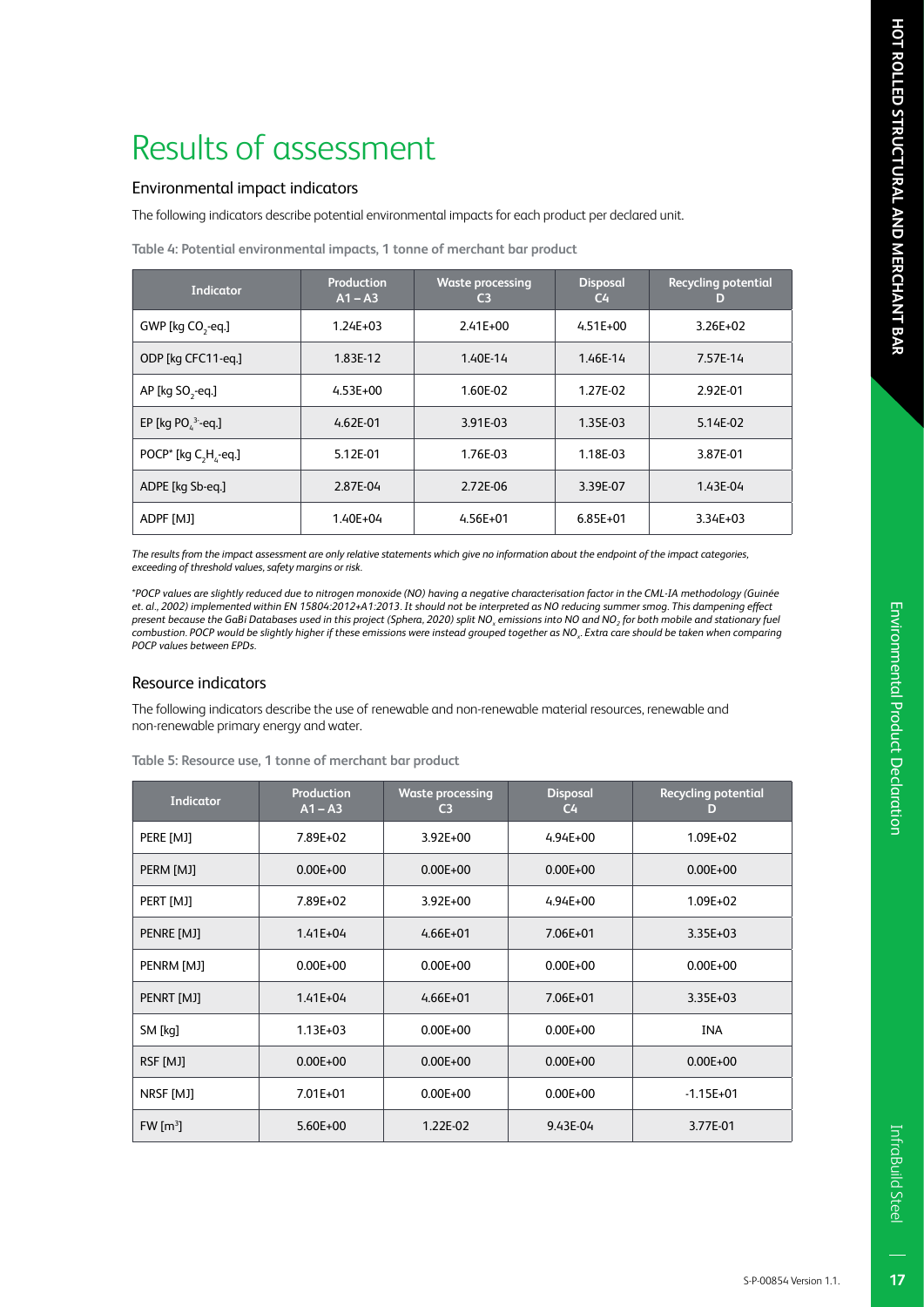#### Wastes and other outputs

**Table 6: Waste categories, 1 tonne of merchant bar product**

| <b>Indicator</b> | <b>Production</b><br>$A1 - A3$ | <b>Waste processing</b><br>C <sub>3</sub> | <b>Disposal</b><br>C <sub>4</sub> | <b>Recycling potential</b><br>D |
|------------------|--------------------------------|-------------------------------------------|-----------------------------------|---------------------------------|
| HWD [kq]         | 3.72E-06                       | 9.81E-07                                  | 3.20E-07                          | 6.75E-07                        |
| NHWD [kq]        | $2.90E + 02$                   | 1.40E-02                                  | $1.00E + 02$                      | $4.79E + 01$                    |
| RWD [kq]         | 2.82E-02                       | 3.74E-04                                  | 8.36E-04                          | 5.36E-03                        |
| CRU [kq]         | $0.00E + 00$                   | $0.00E + 00$                              | $0.00E + 00$                      | $0.00E + 00$                    |
| MFR [kq]         | $1.23E + 02$                   | $9.00E + 02$                              | $0.00E + 00$                      | <b>INA</b>                      |
| MER [kq]         | 7.96E-02                       | $0.00E + 00$                              | $0.00E + 00$                      | 7.50E-02                        |
| EEE [MJ]         | $0.00E + 00$                   | $0.00E + 00$                              | $0.00E + 00$                      | $0.00E + 00$                    |
| EET [MJ]         | $0.00E + 00$                   | $0.00E + 00$                              | $0.00E + 00$                      | $0.00E + 00$                    |

#### Green Star

**Table 7: Additional impact categories, 1 tonne of merchant bar product**

| <b>Indicator</b>              | Production<br>$A1 - A3$ | <b>Waste processing</b><br>C3 | <b>Disposal</b><br>$C_{\rm 4}$ | <b>Recycling potential</b><br>D |
|-------------------------------|-------------------------|-------------------------------|--------------------------------|---------------------------------|
| HTPc [CTUh]                   | 3.77E-08                | 1.14E-10                      | 2.11E-10                       | 7.53E-09                        |
| HTPnc [CTUh]                  | 8.96E-09                | 5.31E-12                      | 5.71E-12                       | $-7.64E-10$                     |
| LU [kg C deficit]             | $1.53E + 02$            | 8.22E-01                      | 4.70E-01                       | $-5.55E+00$                     |
| RDW $[m^3 H, O \text{-} eq.]$ | $2.92E + 00$            | 5.97E-03                      | 6.27E-04                       | 2.48E-01                        |
| IR [kBq U235-eq.]             | $2.66E + 00$            | 3.38E-02                      | 1.19E-01                       | 7.44E-01                        |
| PM [kg PM2.5-eg.]             | 4.57E-01                | 2.29E-03                      | 9.02E-04                       | 1.93E-01                        |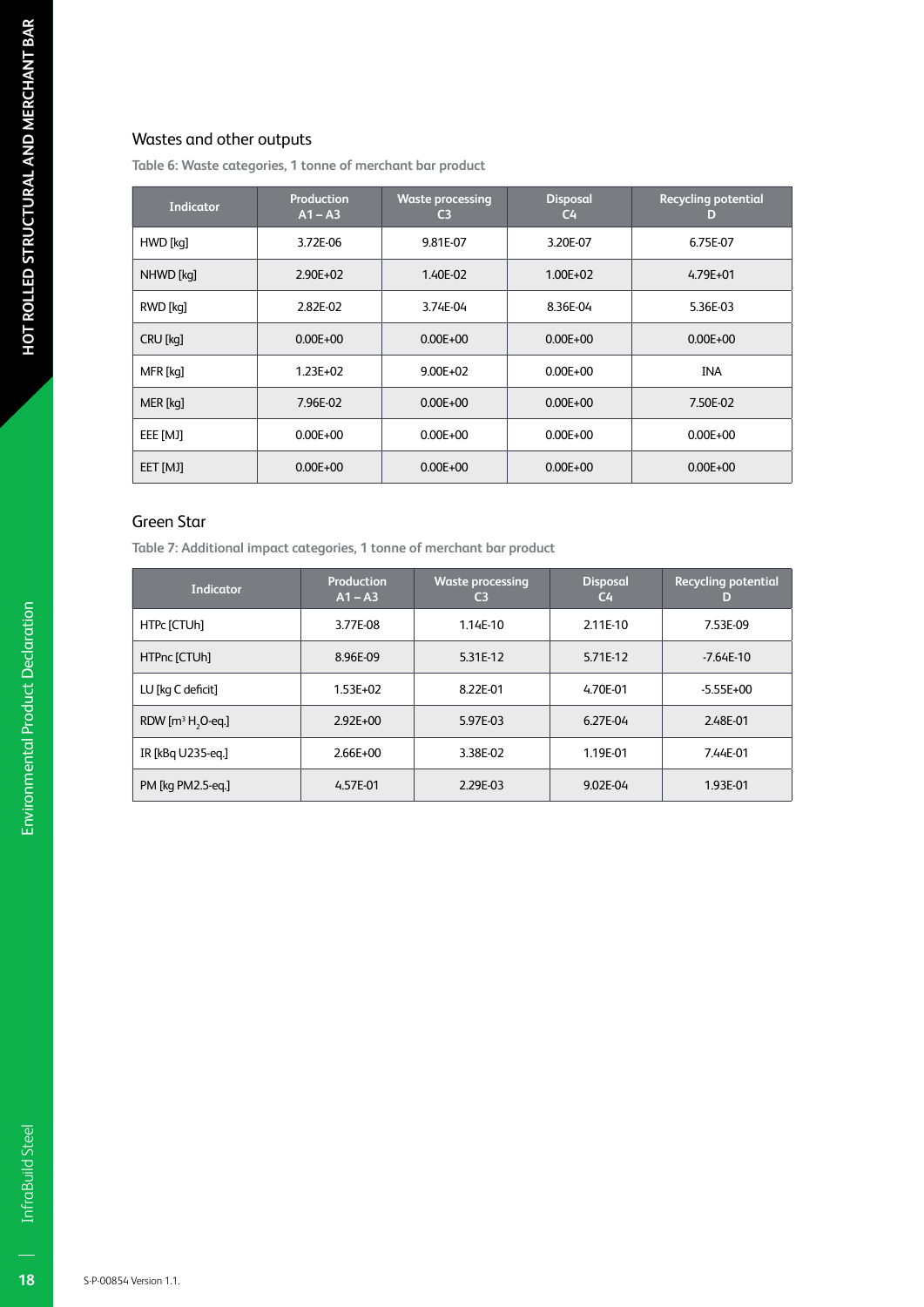# Environmental Product Declaration Environmental Product Declaration

19

## Acronyms

| <b>ADPE</b>  | Abiotic Depletion Potential For Non-Fossil Resources                                                                                  |  |  |
|--------------|---------------------------------------------------------------------------------------------------------------------------------------|--|--|
| <b>ADPF</b>  | Abiotic Depletion Potential For Fossil Resources                                                                                      |  |  |
| AP           | <b>Acidification Potential</b>                                                                                                        |  |  |
| AusLCI       | Australian Life Cycle Inventory Database                                                                                              |  |  |
| BF           | <b>Blast Furnace</b>                                                                                                                  |  |  |
| <b>BOS</b>   | <b>Basic Oxygen Steelmaking</b>                                                                                                       |  |  |
| <b>CML</b>   | Centre Of Environmental Science At Leiden                                                                                             |  |  |
| <b>CRU</b>   | Components For Reuse                                                                                                                  |  |  |
| <b>CTUh</b>  | Comparative Toxic Unit (human toxic potential)                                                                                        |  |  |
| EAF          | <b>Electric Arc Furnace</b>                                                                                                           |  |  |
| EEE          | <b>Exported Electrical Energy</b>                                                                                                     |  |  |
| <b>EET</b>   | <b>Exported Thermal Energy</b>                                                                                                        |  |  |
| EP           | <b>Eutrophication Potential</b>                                                                                                       |  |  |
| <b>EPD</b>   | <b>Environmental Product Declaration</b>                                                                                              |  |  |
| FW           | Net Use Of Fresh Water                                                                                                                |  |  |
| Gabi         | Ganzheitliche Bilanzierung (German For Holistic Balancing)                                                                            |  |  |
| GWP          | <b>Global Warming Potential</b>                                                                                                       |  |  |
| <b>HTPc</b>  | Human Toxicity Potential, Cancer Effects                                                                                              |  |  |
| <b>HTPnc</b> | Human Toxicity Potential, Non-Cancer Effects                                                                                          |  |  |
| <b>HWD</b>   | Hazardous Waste Disposed                                                                                                              |  |  |
| INA          | Indicator Not Assessed. A result marked with 'INA' indicates this is unable to be assessed<br>using the worldsteel data set for scrap |  |  |
| IR           | <b>Ionising Radiation</b>                                                                                                             |  |  |
| ISO.         | <b>International Organization For Standardization</b>                                                                                 |  |  |
| <b>LCA</b>   | Life Cycle Assessment                                                                                                                 |  |  |
| LCI          | Life Cycle Inventory                                                                                                                  |  |  |
| LU           | Land Use                                                                                                                              |  |  |
| MCI          | Material Circularity Indicator                                                                                                        |  |  |
| <b>MER</b>   | Materials For Energy Recovery                                                                                                         |  |  |
| <b>MFR</b>   | <b>Materials For Recycling</b>                                                                                                        |  |  |
| <b>NHWD</b>  | Non-Hazardous Waste Disposed                                                                                                          |  |  |
| <b>NPI</b>   | National Pollutant Inventory                                                                                                          |  |  |
| <b>NRSF</b>  | Use Of Non-Renewable Secondary Fuels                                                                                                  |  |  |
| ODP          | Ozone Depletion Potential                                                                                                             |  |  |
| PERE         | Use Of Renewable Primary Energy Excluding Renewable Primary Energy Resources Used<br><b>As Raw Materials</b>                          |  |  |
| PERM         | Use Of Renewable Primary Energy Resources Used As Raw Materials                                                                       |  |  |
| <b>PENRE</b> | Use Of Non-Renewable Primary Energy Excluding Non-Renewable Primary Energy<br>Resources Used As Raw Materials                         |  |  |
| <b>PENRM</b> | Use Of Non-Renewable Primary Energy Resources Used As Raw Materials                                                                   |  |  |
| <b>PENRT</b> | Total Use Of Non-Renewable Primary Energy Resources                                                                                   |  |  |
| PERT         | Total Use Of Renewable Primary Energy Resources                                                                                       |  |  |
| PM           | <b>Particulate Matter</b>                                                                                                             |  |  |
| <b>POCP</b>  | Photochemical Ozone Creation Potential                                                                                                |  |  |
| <b>RDW</b>   | Resource Depletion - Water                                                                                                            |  |  |
| <b>RSF</b>   | Use Of Renewable Secondary Fuels                                                                                                      |  |  |
| <b>RWD</b>   | Radioactive Waste Disposed                                                                                                            |  |  |
| <b>SEF</b>   | Square Edge Flat                                                                                                                      |  |  |
| SM.          | Use Of Secondary Material                                                                                                             |  |  |
| UN CPC       | United Nations Central Product Classification                                                                                         |  |  |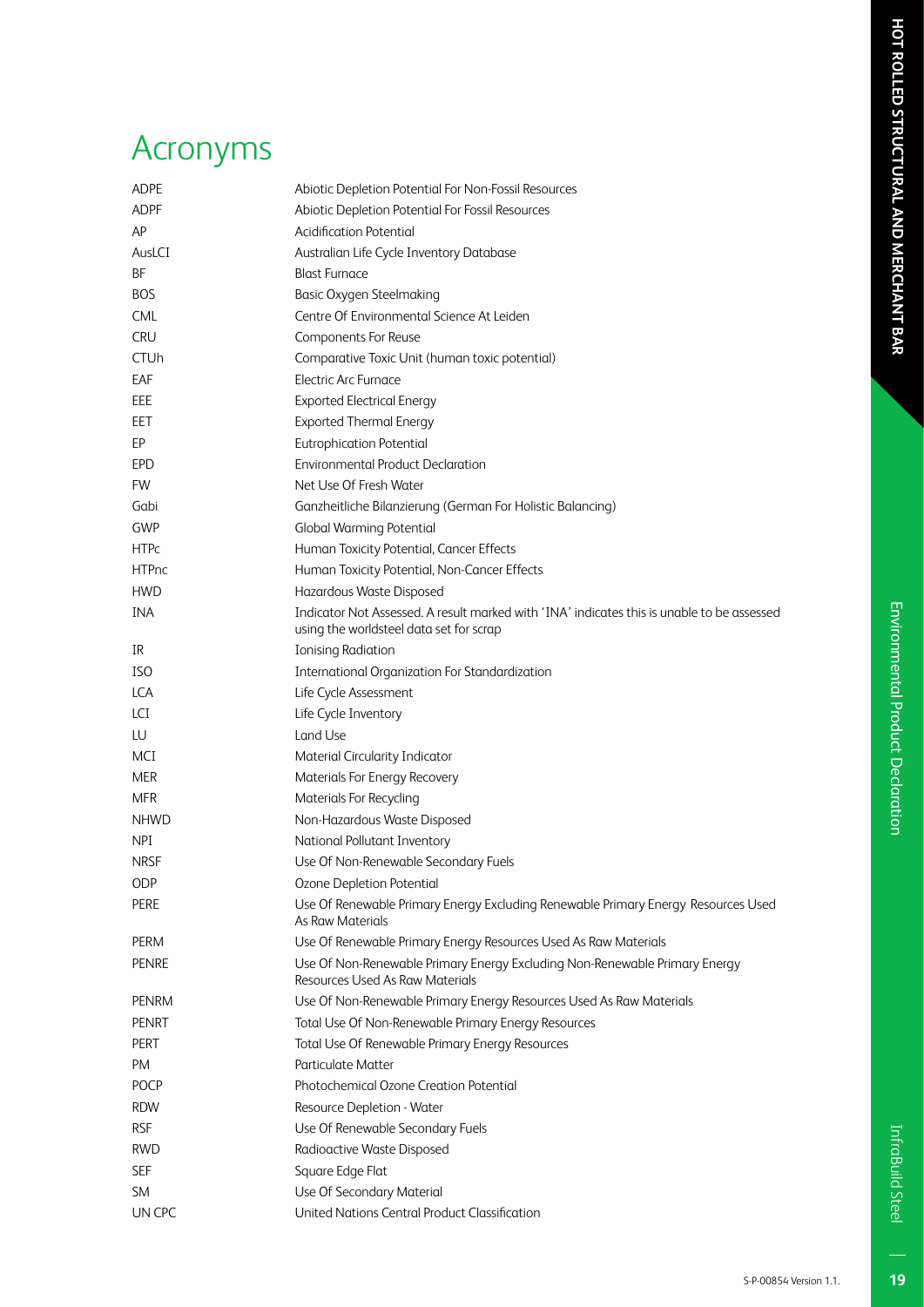## References

- CEN. (2012). EN 15804:2012+A1:2013; Sustainability of construction works Environmental product declarations Core rules for the product category of construction products. Brussels: European Committee for Standardization.
- Ellen McArthur Foundation. (2015) Circularity Indicators: An approach to measuring circularity. Available: https://www.ellenmacarthurfoundation.org/assets/downloads/insight/Circularity-Indicators\_Project-Overview\_May2015.pdf
- EPD Australasia (2018). Instructions of the Australasian EPD Programme V3.0, 2018-09-18. Retrieved from https:// epd-australasia.com/wp-content/uploads/2018/09/Australasian-Annex-to-GPI\_3.0-2018.pdf
- Frischknecht, R., Braunschweig, A., Hofstetter, P., & Suter, P. (2000). Human health damages due to ionising radiation in life cycle impact assessment. Environmental Impact Assessment Review (20), 159-189.
- Grant, T., Renouf, M. A., Sevenster, M., Ridoutt, B., Ximenes, F., Logie, J., . . . Lane, J. (2016). Best Practice Guide to Life Cycle Impact Assessment in Australia. Australian Life Cycle Assessment Society. Retrieved from www.alcas.asn.au
- Greco, S.L., Wilson, A.M., Spengler J.D., and Levy J.I. (2007). Spatial patterns of mobile source particulate matter emissions-to-exposure relationships across the United States. Atmospheric Environment (41), page 1011-1025.
- Green Building Council of Australia (2019). Green Star Design & As Built v1.3 Submission Guidelines. Retrieved from https://new.gbca.org.au/rate/rating-system/design-and-built/.
- Guinée, J. B., Gorrée, M., Heijungs, R., Huppes, G., Kleijn, R., de Koning, A., . . . Huijbregts, M. (2002). Handbook on life cycle assessment. Operational guide to the ISO standards. Dordrecht: Kluwer.
- IEPDS. (2019). PCR 2012:01, Construction products and Construction services, Version 2.31, 2019-12-20. The Internatinal EPD® System. Retrieved from http://www.environdec.com/en/PCR/Detail/?Pcr=8098.
- ISO (2006). ISO 14025:2006; Environmental labels and declarations Type III environmental declarations Principles and procedures. Geneva: International Organization for Standardization.
- Milà i Canals, L., Romanyà, J., & Cowell, S. J. (2006). Method for assessing impacts on life support functions (LSF) related to the use of 'fertile land' in Life Cycle Assessment (LCA). Journal of Cleaner Production, 15, 1426-1440.
- Pickin, J., Randell, P., Trinh, J., & Grant, B. (2018). National Waste Report 2018. Australia: Department of the Environment and Energy.
- Rabi, A. and Spadaro, J.V. (2004). The RiskPoll software, version is 1.051 (dated August 2004). www.arirabl.com.
- Ridoutt, B. G., & Pfister, S. (2012). A new water footprint calculation method integrating consumptive and degradative water use into a single stand-alone weighted indicator; in Int J Life Cycle Assess (Received: 29 February 2012; Accepted: 8 June 2012 ed.). Springer-Verlag.
- Rosenbaum, R. K., Bachmann, T. M., Swirsky Gold, L., Huijbregts, M., Jolliet, O., Juraske, R., . . . Hauschild, M. Z. (2008). USEtox—the UNEP-SETAC toxicity model: recommended characterisation factors for human toxicity and freshwater ecotoxicity in life cycle impact assessment. Int J Life Cycle Assess, 13(7), 532–546.
- Sphera (2020); GaBi Databases 2020. http://www.gabi-software.com/support/gabi/gabi-database-2020-lcidocumentation/.
- Standards Australia (2016). AS/NZS 3679.1:2016, Structural Steel, Part 1: Hot rolled bars and sections. SAI Global.
- thinkstep-anz (2020); InfraBuild EPD Background Report v1.0. 24/08/2020.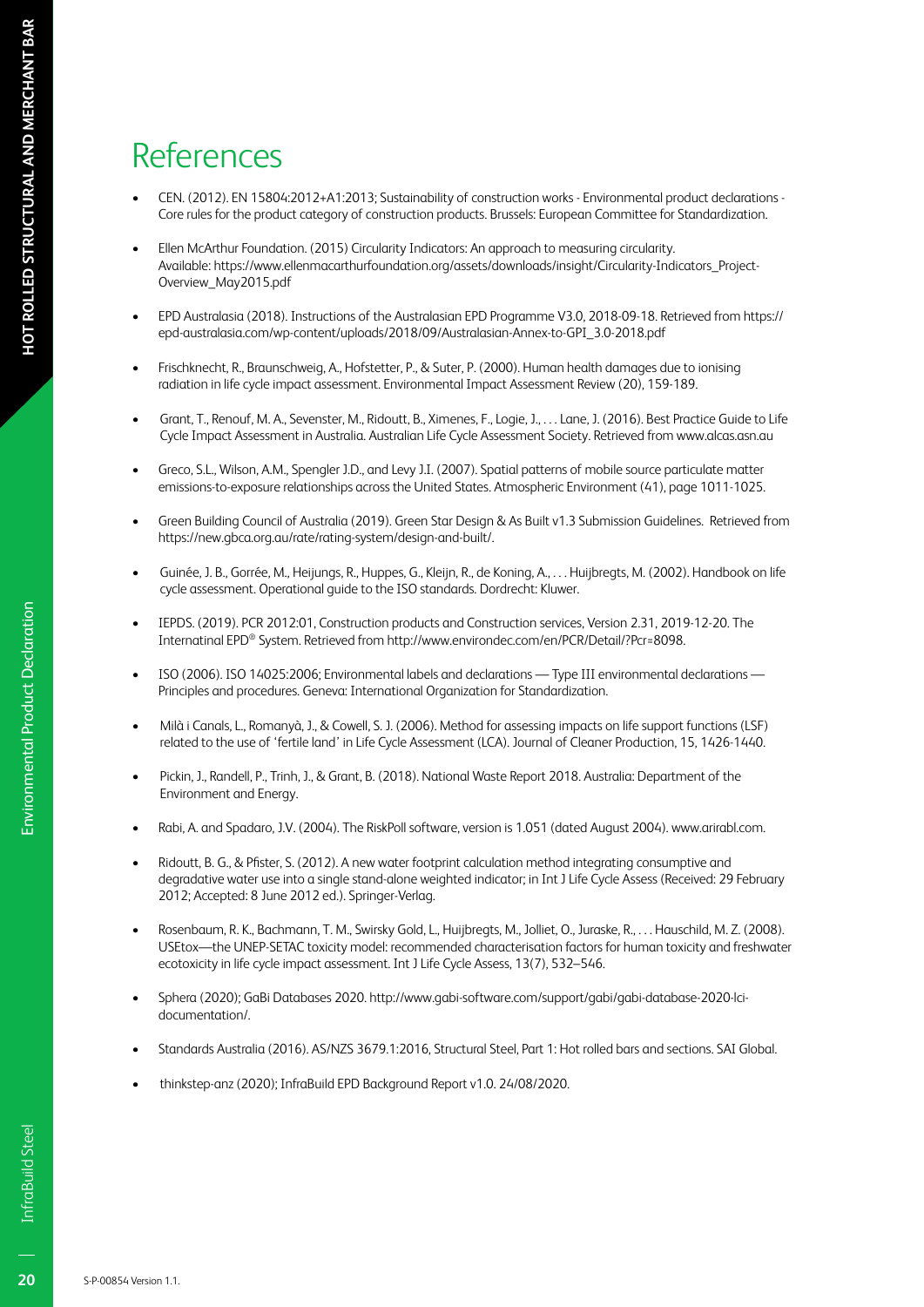$\overline{\mathbf{21}}$ 

### Notes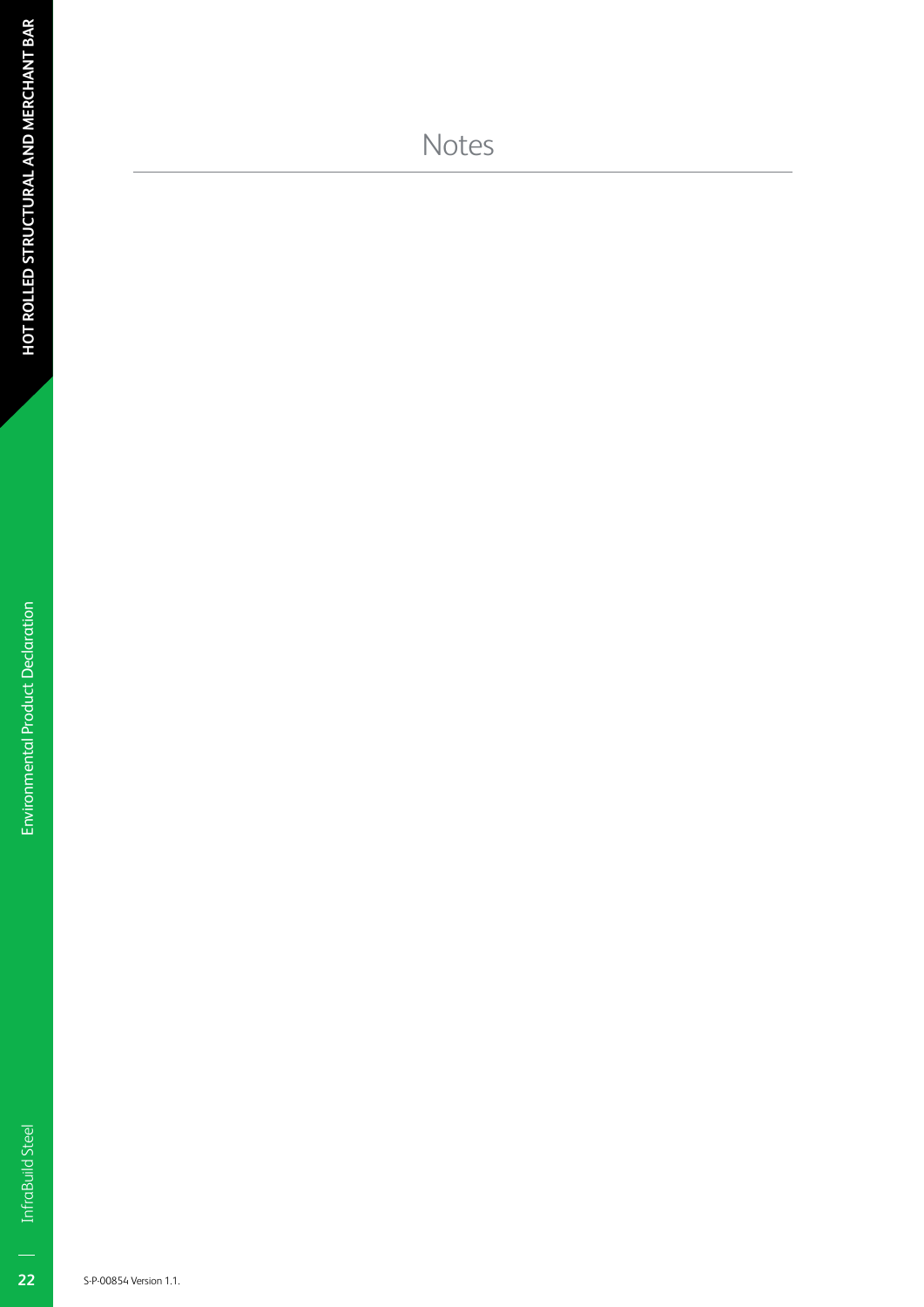23

### Notes